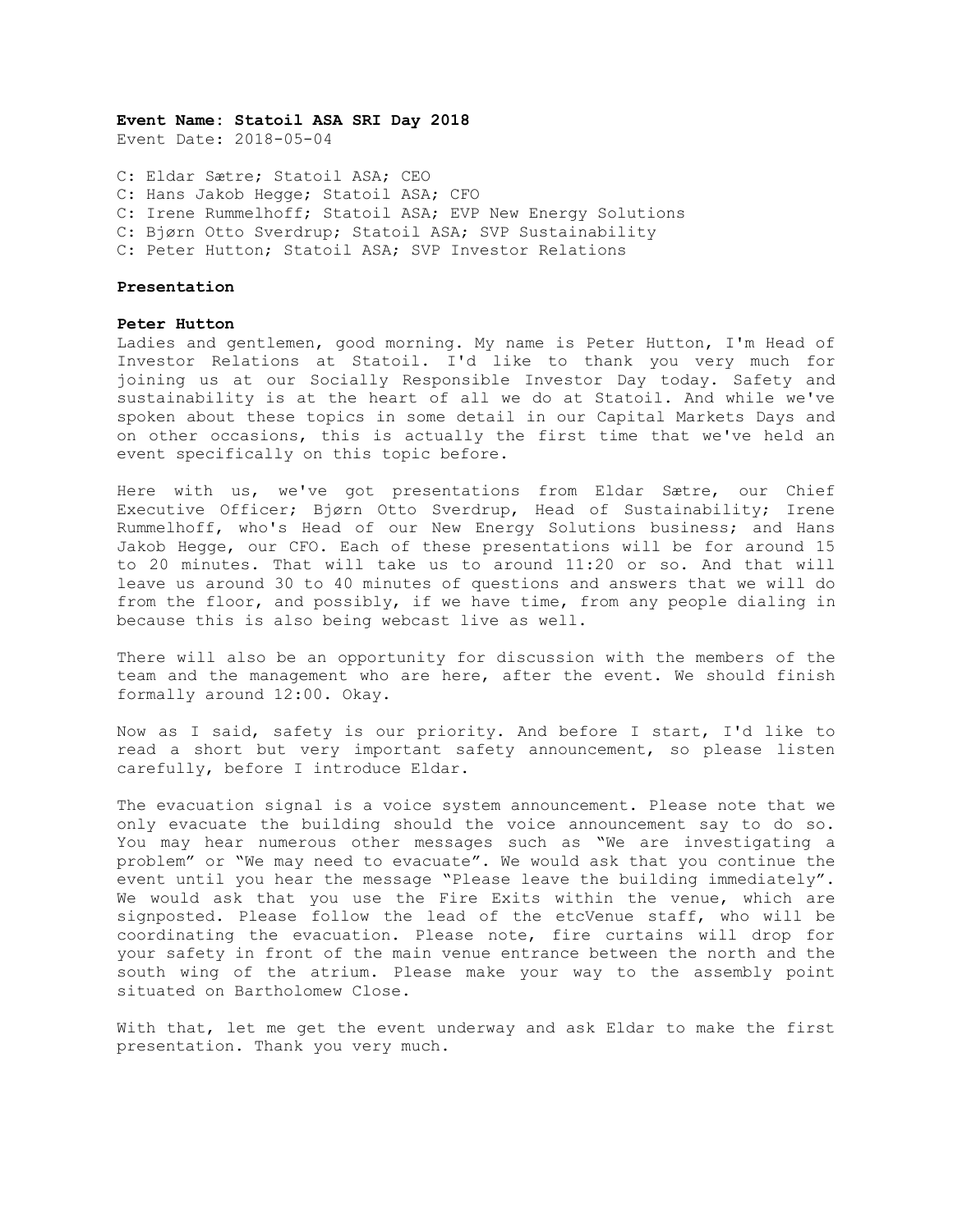## **Eldar Sætre**

Thank you, Peter. Good morning, everyone, and welcome. So today is actually our very first Socially Responsible Investor Day. So why do we think being a socially responsible company is critical to our business and our value creation? To me and the Board of Directors, the overall context is simple. If you want to secure a long-term prospective future for your company, if you want to attract the right people, young people, talents to your company, if you want to thrive through the energy transition, you need to behave, you need to act, and you need to be perceived as a socially responsible company.

In order to perform well in today's pretty complex global context, being socially responsible is not only good for business, it is in fact essential for business.

Last year, we presented our corporate strategy, always safe, high value, low carbon. Our people and their safety always come first. It defines us as a company, it defines our leadership and it starts with me, myself as the CEO. In fact, our whole corporate culture is founded on a strong personal commitment from everyone to the safety of our people and the integrity of our operations.

I hear quite often, safety being referred to as a cost driver, something which is inconsistent with cost efficiency. In my experience, it actually works the other way around. Our serious incident frequency for the last 12 months was at 0.5, which is the best we have ever had as a company. And this has taken place during the time where we also have seen some pretty efficient cost improvements. Passion and relentless attention to safety supports cost efficiency, and cost efficiency supports safety because quality and simplicity and technology are really the underlying key value drivers for both.

High value is our second strategic goal. And only 4 years ago, the opportunity set in front of us had a breakeven oil price of around USD 70 per barrel. And this year in February, at our Capital Markets Update, we told you that the breakeven price for the next-generation portfolio of 3.2 billion barrels was now at USD 21. In 2013, we needed \$100 per barrel to be cash flow neutral. Now we do the same well below USD 50.

Our third strategic goal is low carbon. Man-made climate change is happening and will have dramatic effects and consequences if we fail to stop it. That is not something we dispute within our company. Instead, we act upon those facts and integrate it into our strategies and into our decision-making. We should all admit that climate change is an enormous challenge. Fossil fuels have been instrumental in developing society as we know it today. However, we are in the middle of the most comprehensive transition of energy systems since The Industrial Revolution. That means phasing out coal in the energy mix and doing it forcefully; replacing coal with natural gas with immediate positive effects on emissions; developing more renewables of scale and with speed; and also, burning less oil than today, while at the same time producing it with the lowest possible carbon footprint.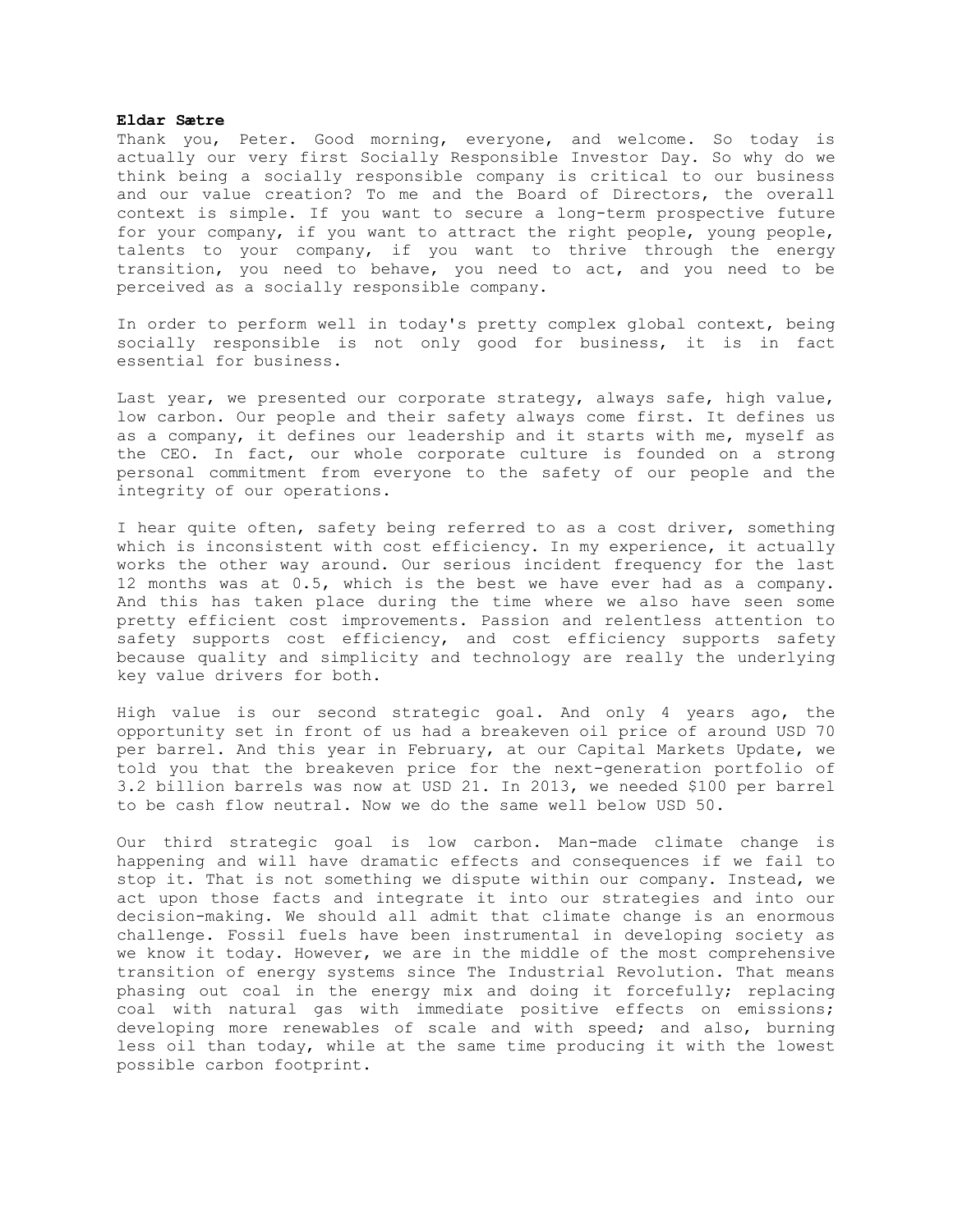Some see the energy transition as a threat. We take another view. For us, this is an opportunity where we have a competitive advantage. And why do I say that? The global average emissions from oil and gas production is currently at around 17 kilos per barrel of oil equivalent. At Statoil, we already produce oil and gas at around half of that, 9 kilos per barrel. And then maybe to the most exciting news of today. The CO2 emissions of the projects in our next-generation portfolio of USD 21 breakeven will be around 3 kilos per barrel. That implies on a 100% basis, 8 billion new barrels of energy that the world actually needs with less than 1/5 of the global average emissions.

And to me, that is a demonstration of why it matters which resources we produce and how we produce those resources. And also, why oil and gas must be -- has to be an integrated part of the energy transition.

Then I must admit, I did not plan to quote Marx today on an Investor Day. But why not. Groucho Marx wrote about a guy who said, "Those are my principles. And if you don't like them, well, I have others." And I can tell you there are countless temptations to cut corners in an industry like ours. However, the beauty of the quote also tells us and demonstrates the importance of having some key principles, and I would say, non-negotiables, in place.

The world is constantly changing, which makes sustainability a dynamic and a continuous effort, something which, therefore, needs to be embedded in your DNA and also firmly anchored in the corporate governance structure all the way from our Board of Directors to the sharp end of our business.

So, sustainability is about much more than policies, strategies and procedures. It needs to be an integrated part of our values, our culture, our governance, leadership principles, decision-making processes and obviously, also our risk management.

And that's why it is also reflected in our remuneration system. 50% of our leadership's variable pay is based on deliveries. In my case, that includes safety performance, value creation and carbon intensity. The other 50% is based on our leadership behavior. How we deliver. How we live our values. How we collaborate. And also how we adhere to our code of conduct. 50%.

Our company has through its history been, I'd say, exposed to various types of experiences that has fundamentally shaped how we run our business. We have learned the hard way. And the core of these lessons is that openness and brutal honesty, collaboration, courage and caring for people and society is the only way to run a business and to continuously improve. And then, it should be no coincidence that these lessons are also reflected in the 4 values of our company.

I have seen what happens if integrity is compromised. And I can assure you, that is not a place a CEO or a company or any of our employees wants to be. So a key part of my leadership is, therefore, to be crystal clear on expectations that in Statoil, these are our principles and there's not an option to have others.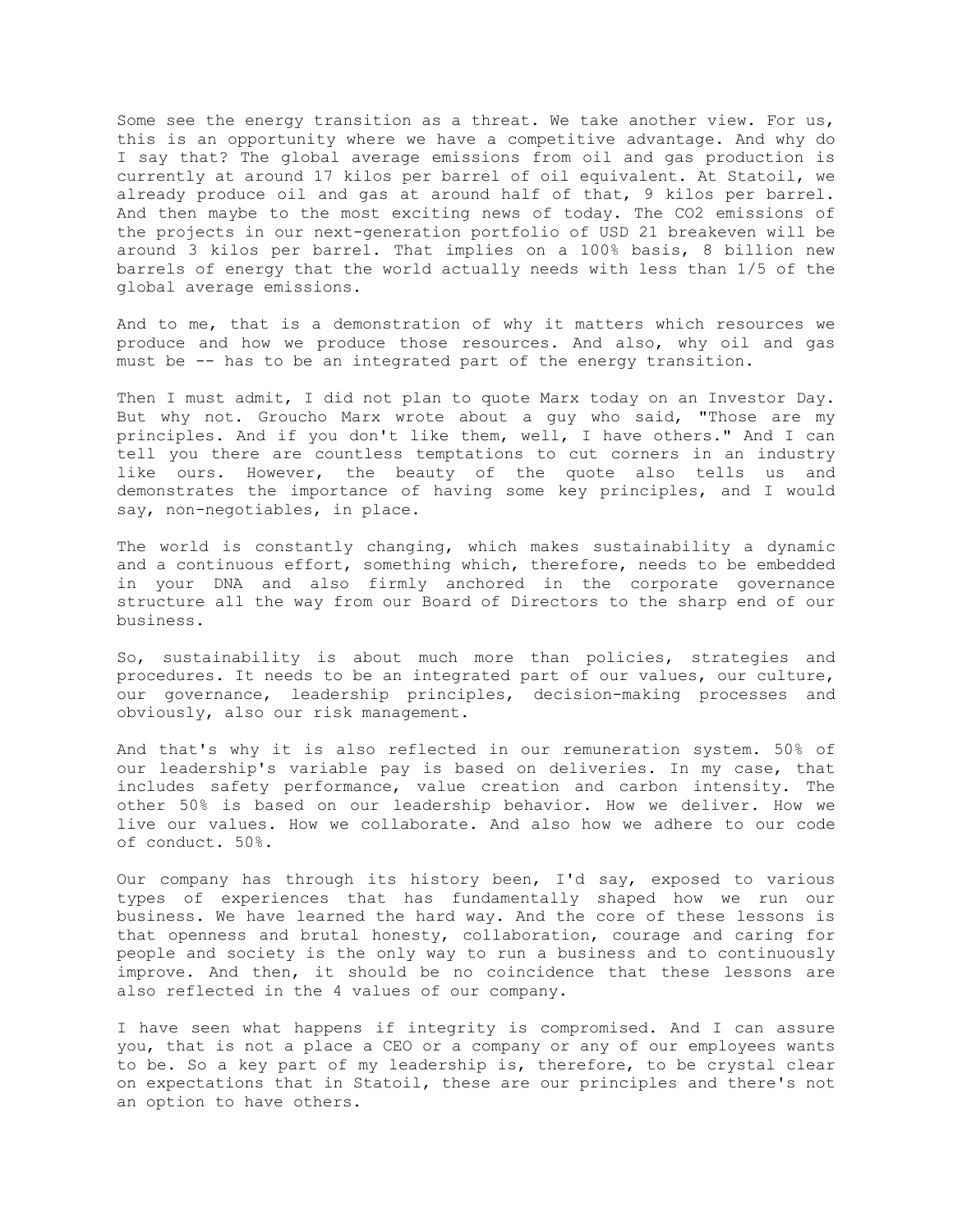Occasionally, I get this question, what keeps you up at night? And after quite a few years in this industry, I must confess there is not very much left with the capacity to do that, but safety is that one single thing.

The core of our philosophy is the I am safety principle, which means that safety is a personal -- personally felt commitment for everyone across the board in Statoil. It starts with my own -- my commitment and impact I can make by placing safety very firmly in a visible way at the top of my agenda. And also, not only agenda, but my actions.

And one of these actions is to award annually the CEO's Safety, Security and Sustainability award, promoting role models, good performances, best practices. Sometimes, these efforts are about creativity, innovation, like the replacement of nozzles on Gullfaks B that saved millions of dollars and also halved the use of chemicals in our operations.

Other times, it is about the entire work, culture in a team, workforce, like the Gina Krog project that had 15 million work hours without any serious incidents. And Hans Jakob will touch upon 2 other examples, which were actually also the winners of this year SSU Award.

Seen from a bird's eye perspective, the future of energy contains some obvious dilemmas. One, the world urgently needs lower CO2 emissions. I was in Paris during the international climate negotiations and was excited to support, and finally, also applaud the historic breakthrough. It is a truly ambitious agreement. But also it called for forceful action from politicians, obviously, but not the least, from industry, which I believe, in the end, will have to do most of the job.

Two, the world also needs more energy. The planet is getting populated with more people, they live longer lives and expect a higher standard of living. Now that is a good thing, but it leads to point three.

Within any realistic future scenario -- energy scenario, the world will need significant volumes of oil and gas for decades. However, if the most carbon-intensive fossil resources are prioritized and produced, we have no chance whatsoever of reaching the goals of The Paris Agreement.

So that's why, coal, as I mentioned, needs to be replaced. And that's why, Statoil is not exploring for heavy oil. So our aim is to find, to develop and to produce new resources with ever-lower carbon emissions.

As we have set out in our climate road map, that Bjorn Otto will revert to in a minute, improving our operations -- our current operations is the most significant thing we can do right here now for climate, simply because of the scale and the impact of our industry.

We had a goal set for 2020 on the Norwegian continental shelf to reduce our annual CO2 emissions by 1.2 million tonnes. We have reached that goal in September 2017, which means that many of the low-hanging fruits have already been captured. Still our updated goal is another reduction of 3 million tonnes by 2030 and 2/3 of that is going to come from the Norwegian continental shelf. Now that increased ambition equals removing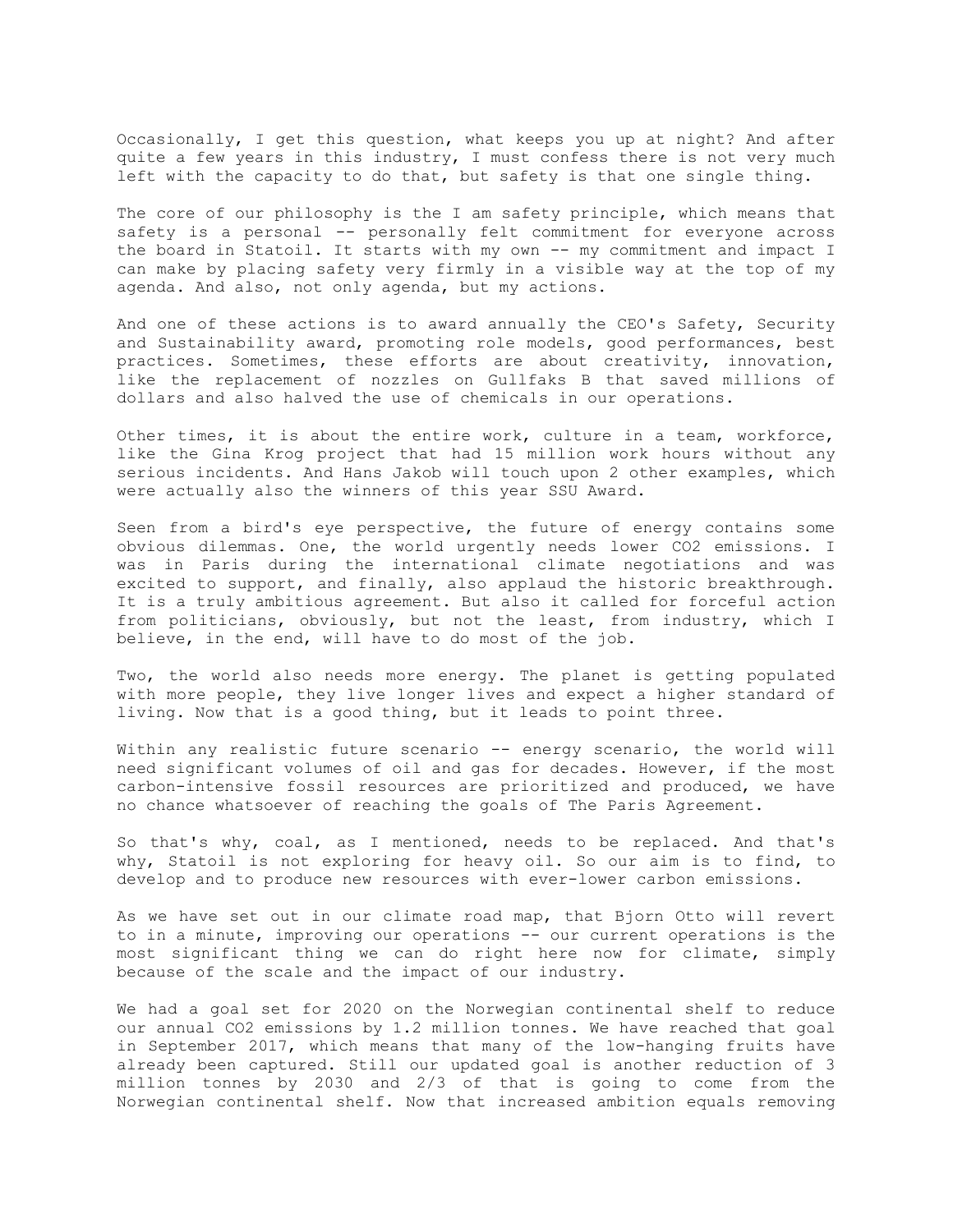1.5 million cars from the roads or almost 2 out of 3 cars from the streets of London, which I'm sure you wouldn't mind.

As you may know, we are also a leading company in operating some of the largest CCS projects worldwide, having captured and stored around 23 million tonnes of CO2 to date from the Sleipner field and the Snøhvit field on the Norwegian continental shelf.

In our view, CCUS is critical to meeting the ambitions from COP21. In fact, there is no -- I haven't seen any -- credible future scenarios that takes us below 2 degrees global warming without it. And the world is lagging seriously on new CCS projects. And more action is, therefore, urgent both from policymakers and from industry.

Statoil has decided to evolve from a focused oil and gas company to a broad energy company, where also renewables increasingly become an important part of our portfolio. And it is truly fascinating to see how the experience of our oil and gas engineers can be put to use in projects like the offshore wind floater, Hywind. Now Irene will talk more about this soon and also touch upon some other aspects of our focus on New Energy Solutions.

Renewables has opened up a whole new set of opportunities for value creation for our company, while also diversifying our portfolio, making it more resilient both strategically as well as financially. And our plan is unchanged -- to invest 15% to 20% of our capital expenditures into renewables by 2030, provided that we continue to access and develop sufficiently attractive projects.

I think the best way to illustrate our journey is with this slide and message. Statoil's Board of Directors has recently proposed to the AGM to change the name of the company to Equinor, which means, by the way, that this is probably one of the last major presentations I will do as the CEO of Statoil.

So why did we propose to change our name? It's not something you do easily. It is not because we are about to change our strategy, not because we are not proud of our legacy, our history or producing oil and gas. It is simply because we needed a name that in a better way -- in a much better way reflects our current strategy and what it means to be an integrated part of the energy transition.

"Equi" is the starting point for names like equal, equality and equilibrium, refers to how we see, how we respect people, communities, society and how we view energy and nature. "Nor" is signaling a company proud of its Norwegian origin. We are the same company, with the same people, same competence. And soon, we will have a new name that works for us, that helps us on the journey from a focused oil and gas company to a broad energy company.

To summarize, modern companies have to understand they have to engage with and be part of the societies in which they operate. Sustainability is at the core of our strategy, of our governance and our decisionmaking. We want to create solutions, not problems. And we want to shape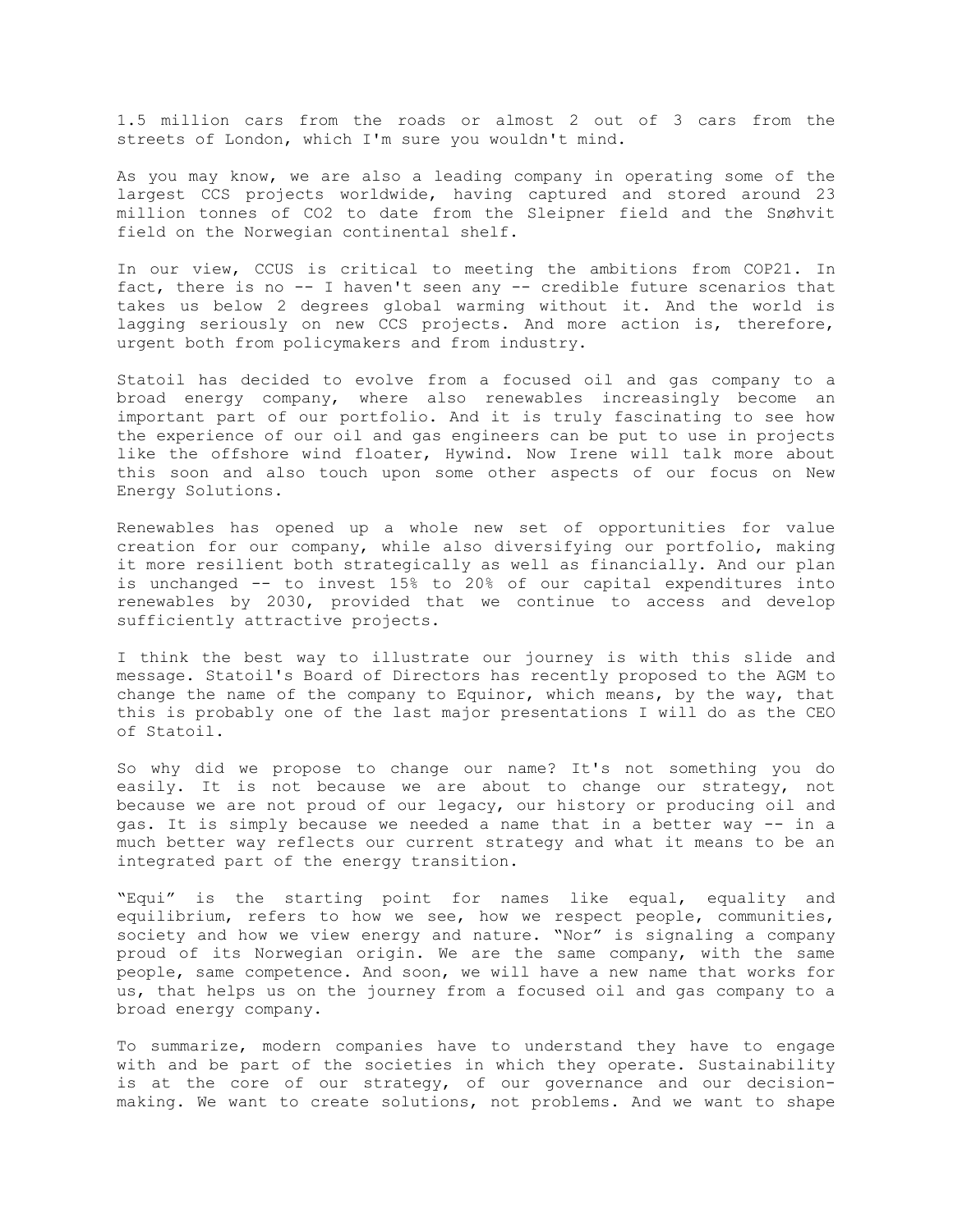the future of energy and shape our future. I'm convinced that sustainability is not only here to stay, it is here to prevail. This is our first SRI Day, but I can assure you it is not going to be our last.

And now, I will leave the word to Bjørn Otto. So, thank you very much for your attention.

## **Bjørn Otto Sverdrup**

Good morning, everyone. Environmental and social performance is good governance, is the key foundation for profits and long-term value creation. And today is also an invitation. It's an invitation to you for a dialogue about your expectations to us, and we can share with you both performance and targets.

So that's why I'm so glad to see so many of you here today. Welcome.

Like Eldar said, sustainability is part of the strategic priority for the group and the function that I'm leading is actually part of the Strategy and Business Development business area, so, signifying its importance. We recognize that Statoil, and businesses at large, have an important role to play to address the broader issues of our societies, to help find solutions to the UN Sustainable Development Goals and to help support the ambitions of The Paris Agreement.

In its simplest form, sustainability is about how we manage our relationship to society and to nature. Sustainability is an integrated part of the company's purpose, strategies, risk management and decisionmaking processes. It is, in short, part of our management system fundamentals.

We use systematic analysis of all significant environmental, social and safety-related aspects, set targets, implement measures to improve. We report openly, clearly and reliably on all material issues and impacts. It is indeed our ambition to continue to be an industry leader in the area of sustainability.

Today, I would like to share with you our performance and strategy. Firstly, I will talk about people and communities. Then I would move on to the environment and the emissions management. And finally, I will zoom in on our climate road map.

The starting point for all good performance is our own people and our own employees. We believe how we work and how we collaborate is a source for competitive advantage. We strive to be a great place to perform and a great place to develop, emphasizing empowerment and collaboration. Diverse team achieve better outcomes. Diversity in nationality, education and background. And we strive to increase the number of women across the workforce. In total, around 30% of our staff are women. 36% of the top 3 level leaders, senior leadership positions, are held by women. In the corporate executive committee, that number is 27%. 40% of our board members are women. We are not yet where we would like to be. The energy business and, I might add, banking is still too male-dominated.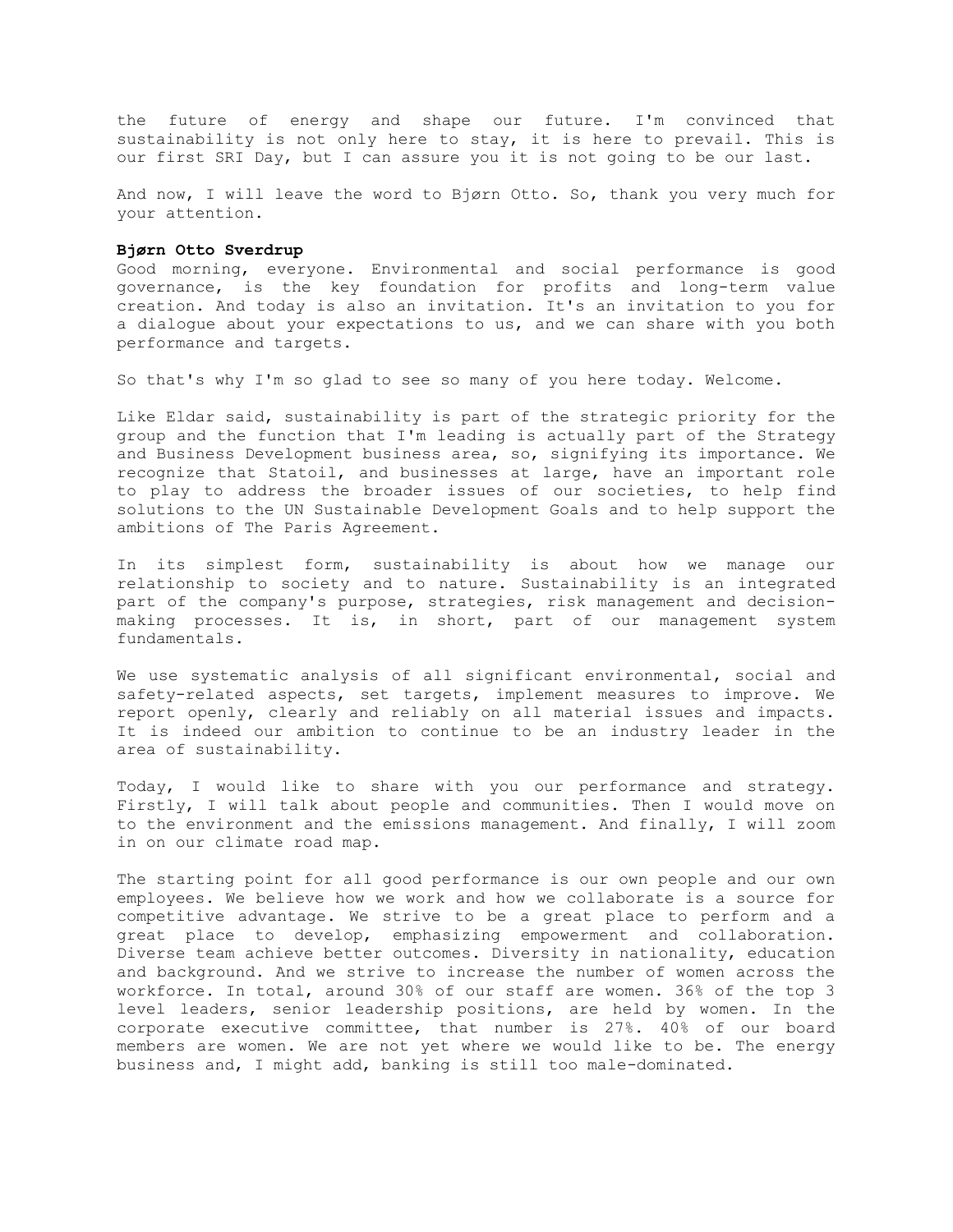Our commitment to people, however, goes beyond our own employees. Our operations affect people and can affect people's fundamental rights - human rights. Statoil was among the first companies to commit to the UN principles on business and human rights. And our policy clarifies this commitment. Adverse impacts on human rights shall be avoided and grievance mechanisms should be in place. We engage with suppliers and communities to avoid violations. We run dedicated capacity and competence building among our own employees. Indeed, 3,800 of our employees have been trained, including the entire procurement organization.

Statoil creates large economic value and benefits for societies. We deliver affordable energy to millions of people every day. Our products play a key role in people's lives. And our business is the cornerstone in communities and countries.

Last year, we spent \$18 billion on goods and services. And we create many quality jobs and positive ripple effects. Around 30,000 contractors work for Statoil, adding to the around 20,000 own employees. And the activity generates significant revenue for host governments. In 2017, we paid \$9.6 billion to governments. We disclose openly our payments and have done so for more than a decade to promote transparency, a key currency for trust.

In 2017, dividends declared were \$2.9 billion and the retained earnings were \$2.4 billion, enabling us to develop the business further.

Let me now turn to how we strive to make sure that we do this, while showing environmental stewardship. In line with industry practice, we report all environmental data on a 100% basis where we are operator. We report all spills, including the smallest ones, in order to learn and to improve. Last year, the total volume of spilled oil was 34 cubic meters. That is around 214 barrels of oil, although more than 1 billion was produced. But still, it is 214 barrels too many.

The international industry association, IOGP, each year publishes benchmark on performance on a number of environmental indicators such as SOx, NOx, waste management, greenhouse gases. Statoil is among the leading on nearly all, and you will see that in our sustainability report. The foundation for responsible operations is solid risk awareness, deep understanding of the environment, biodiversity and physical conditions. We combine this with technology, training and strict operational procedures. And we have even supported new science, for instance, in mapping cold water corals, sampling, testing and understand the fish and bird populations. Indeed, the picture here is from a seabed monitoring laboratory Statoil has established, which helps scientists to increase the knowledge of life in the oceans with live stream on data, and you can follow that online from your computer. It's open and accessible.

We care about the oceans and we are proud to be invited to lead the new UN Global Compact action platform on the oceans. We have a strong tradition of coexistence with fishermen and fishing communities in Norway, Brazil and in the U.K. In particular, on seismic operations. This give us license to operate. It does also allow us to run effective operations. A more novel example is the installation of the offshore wind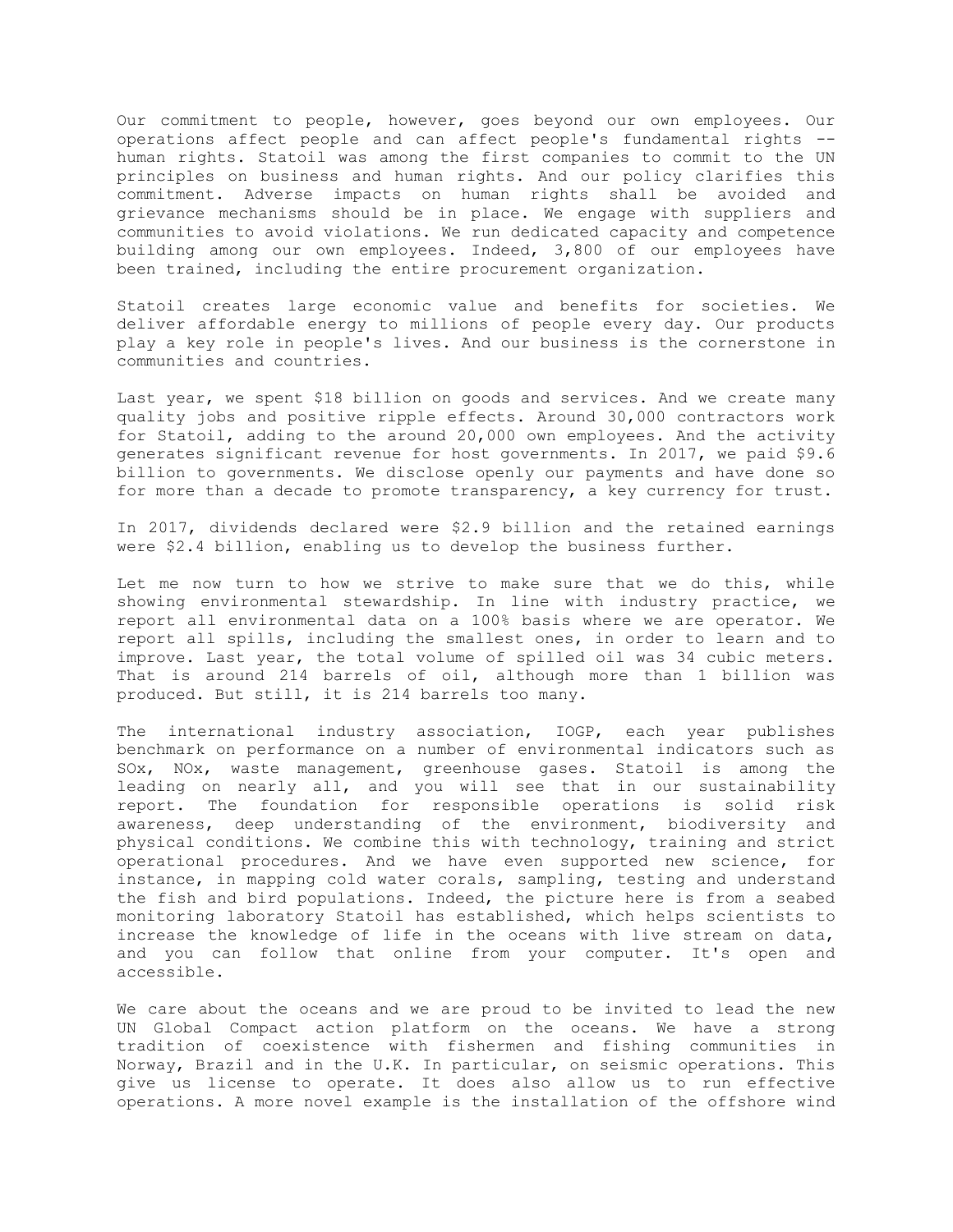farm outside Germany where we've used new air curtain technology to remove sound waves while we did the piling, showing care for life below water.

Statoil operates 38 offshore installations and has drilled more than 1,500 wells on the Norwegian Continental Shelf without any discharge with significant negative impact on the environment.

Let me pay particular attention to activities in the Barents. We realize that in the northern parts of the Barents, year-around oil and gas operations are not feasible or commercially viable for now. We do not operate there. We do, however, operate at the southern part of Barents Sea where you will find typically ice-free waters. That's the top area on this map. An area, which is actually less challenging in terms of weather and waves than many other parts of the Norwegian Continental Shelf. We operated here for 40 years, drilled more than 100 wells and never had any accidents or discharges to see a significant negative impact. Contrary to the commonly held view, the area does not need to be high cost. The Barents wells we completed in 2017 were actually among the cheaper ones we drilled in 2017, and the new Johan Castberg field will have a breakeven of \$31.

Statoil is a large offshore operator. In the last decade, we have also developed sizable onshore activity, particularly in the U.S. And the shale has been a fantastic resource story, providing cheap, secure and cleaner energy to the U.S., helping U.S. emissions down. Yet the onshore has its own challenges. We work with other companies to develop standards and practices for responsible shale operations. We work to improve well pad design, fewer above ground oil tanks to remove the risk of spills, more pipelines to limit trucking and avoid flaring, and use solar panels when feasible. A particular concern has been fracking and the use of chemicals and water. We openly disclose the chemicals we use and develop technical solutions to reduce the use further.

Statoil operates no oil and gas production in areas with high or extreme water stress. Communities and regulators are involved early in the planning of activities and local water districts regulate the water usage. We do not use drinking quality water in our operations.

Finally, flaring. In the Bakken in particular, we struggled in the first years in flaring. Over the last years, we have been able to bring flaring down with around 70%. We are also now exploring new and exciting technologies to use and store CO2 in the reservoirs in Bakken. Early tests have shown increased recovery, less water usage and permanent CO2 storage.

As the world demands more energy, it also demands that more energy is produced, delivered and consumed in new ways with fewer emissions. To change patterns of emissions and to drive energy transition, that takes time. And it requires a long-term perspective, dedication and leadership. We believe that our strategy always safe, high value, low carbon will make Statoil more resilient towards future regulations, give us better opportunity sets and help us attract the talents we need.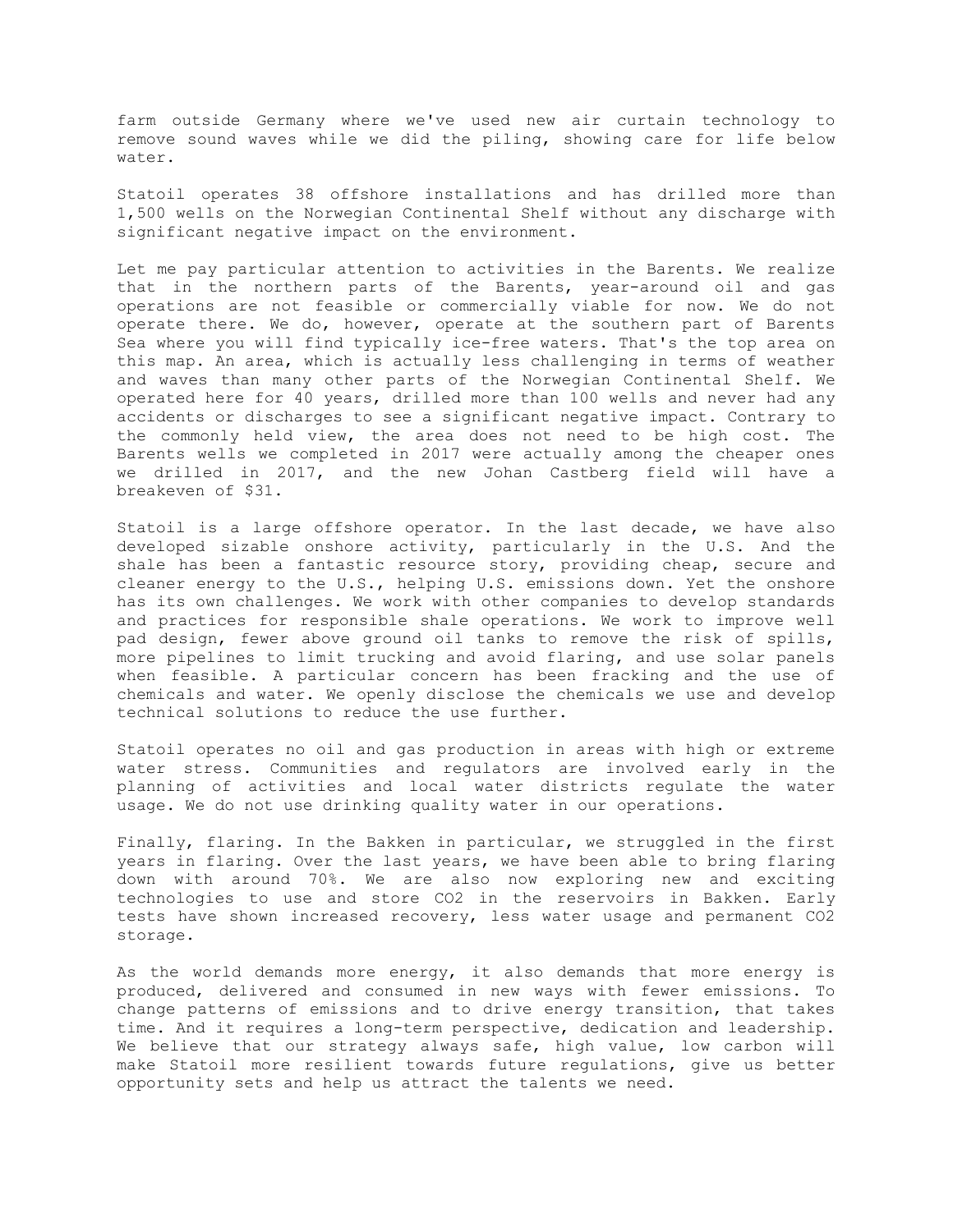We have been on this journey for quite a while. We have been subject to a CO2 tax since 1991. We supported the 1997 Kyoto agreement. 10 years ago, we committed to become an industry leader in carbon efficiency and set actually ambitious targets that Eldar referred to. Yet I think it's right to say, the corporate strategy and the climate road map presented in 2017 was a step change, setting clear targets and new ambitions for how Statoil is approaching the energy transition.

Our climate road map is about reducing our own footprint, growing New Energy Solutions and capture growth opportunities, and making sure that we embed climate considerations in all our decision-making.

But the climate road map is more than targets and ambitions. It is part of a broader and deeper change. Our employees are enlightened and empowered to drive technological, commercial and operational innovations. We have trained leaders on climate science, raised awareness of employees and run group-wide climate ambassador programs.

So we run energy-efficient operations. Carbon intensity that is kg CO2 per barrel of oil equivalent produced is the most meaningful metric to express performance. It's the number we disclose in our quarterly financial results. Last year, our carbon intensity for Statoil operated production was 9. Industry average is nearly twice as high. On an equity basis, the number is 12. It is good, but we know we can do even better. Our 2030 target is 8 kg CO2 per barrel. It's a very ambitious target given we have many aging fields.

We are on track to achieve our 2030 target of reducing overall emissions with 3 million tonnes, and last year we achieved 12% of that alone. We seek operational improvements in new technology steps, both small steps and bigger leaps. We have exited oil sands operations and stopped exploration for heavy oil. Hans Jakob will share more about the performance.

And we have developed low carbon power solutions for Troll A, Johan Sverdrup and many of our plants, allowing them to be mainly on renewables. Recently, we have searched for new value-creating power solutions for other installations. And we have been encouraged by the findings. And we now work with our partners to mature several new projects, that's if successful, we will save costs, improve value and remove significant volumes of CO2 each year.

Good climate performance also depends on limited flaring. We are committed to zero routine flaring by 2030, and we're getting very close. So last year flaring was at 0.002 tonnes per unit produced -- around the fifth of the industry average.

Natural gas has an important role to play in decarbonization. Natural gas emits half of the CO2 burned compared to coal and has much less particles and other pollutants. Statoil is a significant supplier of natural gas. Since we're in London, I think it's worth celebrating that Britain CO2 emissions have been reduced by more than 30% since 1990. Actually, it's at the level of 1894.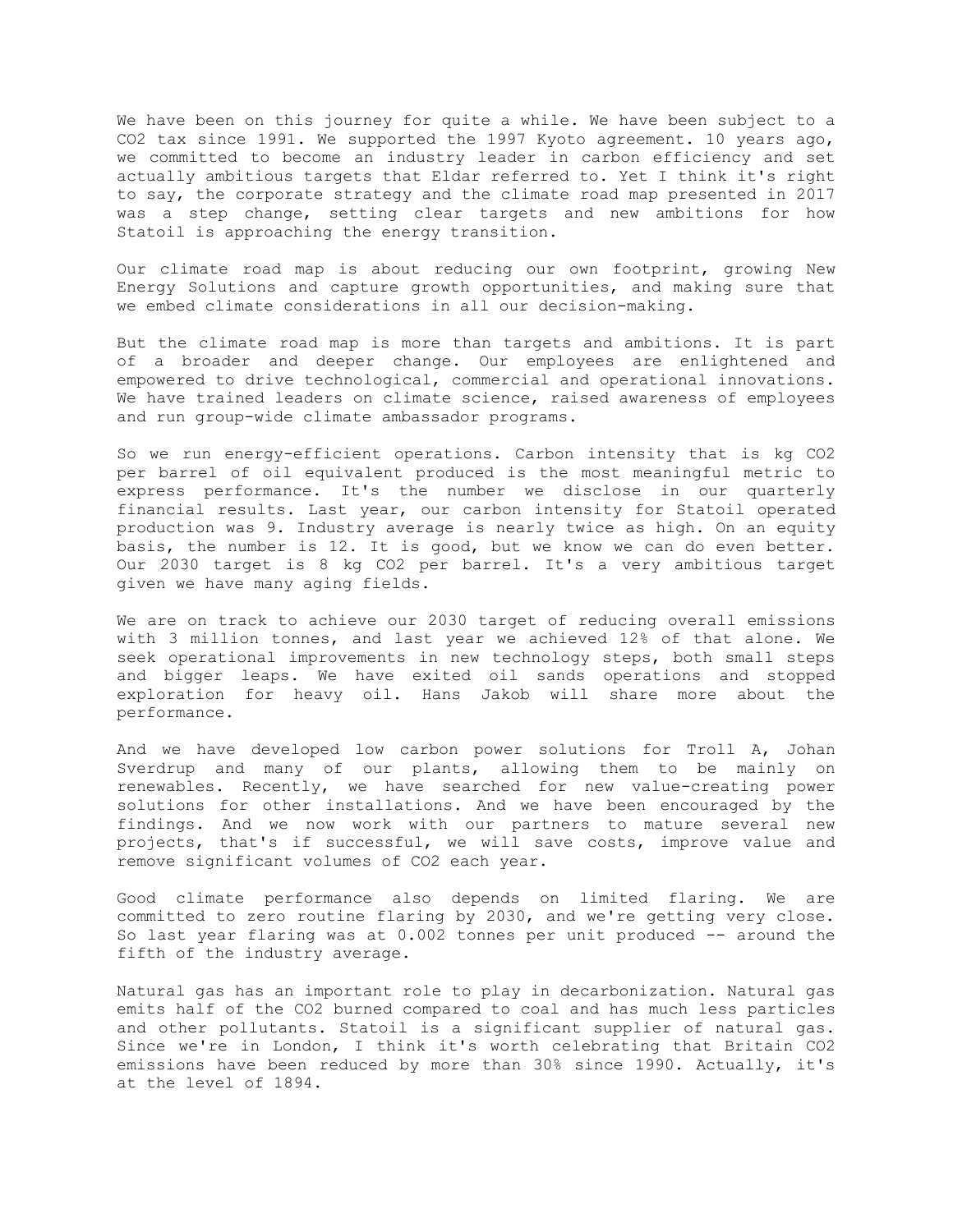Natural gas has enabled less use of coal and the introduction of intermittent renewables. And Statoil take great pride in this, as we're both the most dominant exporter of gas to the U.K. and also have contributed to develop offshore wind.

As Eldar mentioned, CCS is another key technology. At the Sleipner and Snøhvit field we have for many years now, captured CO2, giving the industry valuable CCS experience. Irene will talk more about our offshore wind as well as the long-term outlooks for natural gas and CCS.

To ensure the climate benefits on natural gas, methane emissions must be limited. Statoil is committed to work towards near zero methane emissions from the gas value chain. Let me share with you some numbers. As you see from the chart, for the upstream and midstream part of the value chain of piped gas to Europe, which we control, the methane leakage rate is very low, only 0.02%. Significantly lower than the industry average. The main reason: strong safety focus and subsea pipelines. If included total value chain, the number is 0.23%. 90% of the emissions then occurred downstream, after this left our fence. So we worked with the Oil and Gas Climate Initiative (OGCI) and distributors to invest in that challenge. The numbers show the benefit of gas from Norway compared to coal, way below the 3.2% threshold leakage. For operations in the U.S., the leakage rate is 0.08%. Here our teams have removed the largest methane emission sources, and now we use sophisticated infra-red camera and laser technology that we put on drones, that allow us to combat emissions and establish a very precise baseline.

The climate roadmap is an invitation to suppliers, customers, governments and peers to help shape the future of energy. We know that when you cooperate, amazing things can happen. For instance, in the large-scale maritime operations that we run. 2 examples. Statoil have around 40 to 50 supply vessels in operations every day. In 2017, we contracted 7 new supply vessels, all with batteries and hybrid engine systems, running very much like your own hybrid car, plug it in. We have now also embarked on the cargo vessels, around 90 are sailing each day, every hour of the year for Statoil. And recently, we contacted 6 new tankers, 4 will be run on LNG and 2 on LPG, the first of its kind. Both initiatives reduced fuel costs, reduced emissions and we contribute to greener shipping. That is good.

The energy transition will depend on companies, citizens and governments to show leadership by working together. We believe dialogue and continuous engagement is important to help shape the future of energy. Statoil will continue to call for effective carbon pricing as the best tool to achieve emission reductions on the large-scale and in a costeffective way. We have teamed up with peer companies, including in the OGCI to help shape the industry's climate response. And we've worked closely with the Taskforce on Climate-related Financial Disclosures (TCFD), and then welcome their ambitions. Indeed we believe our practices since 2015 are very much in line with the spirit of the TCFD. And we worked with NGOs, local communities, national governments and international institutions such as the UN. We work systemically with sustainability and we have a strong performance and high ambitions. Yet, we know that we do not have all the answers, and it is that the dialogue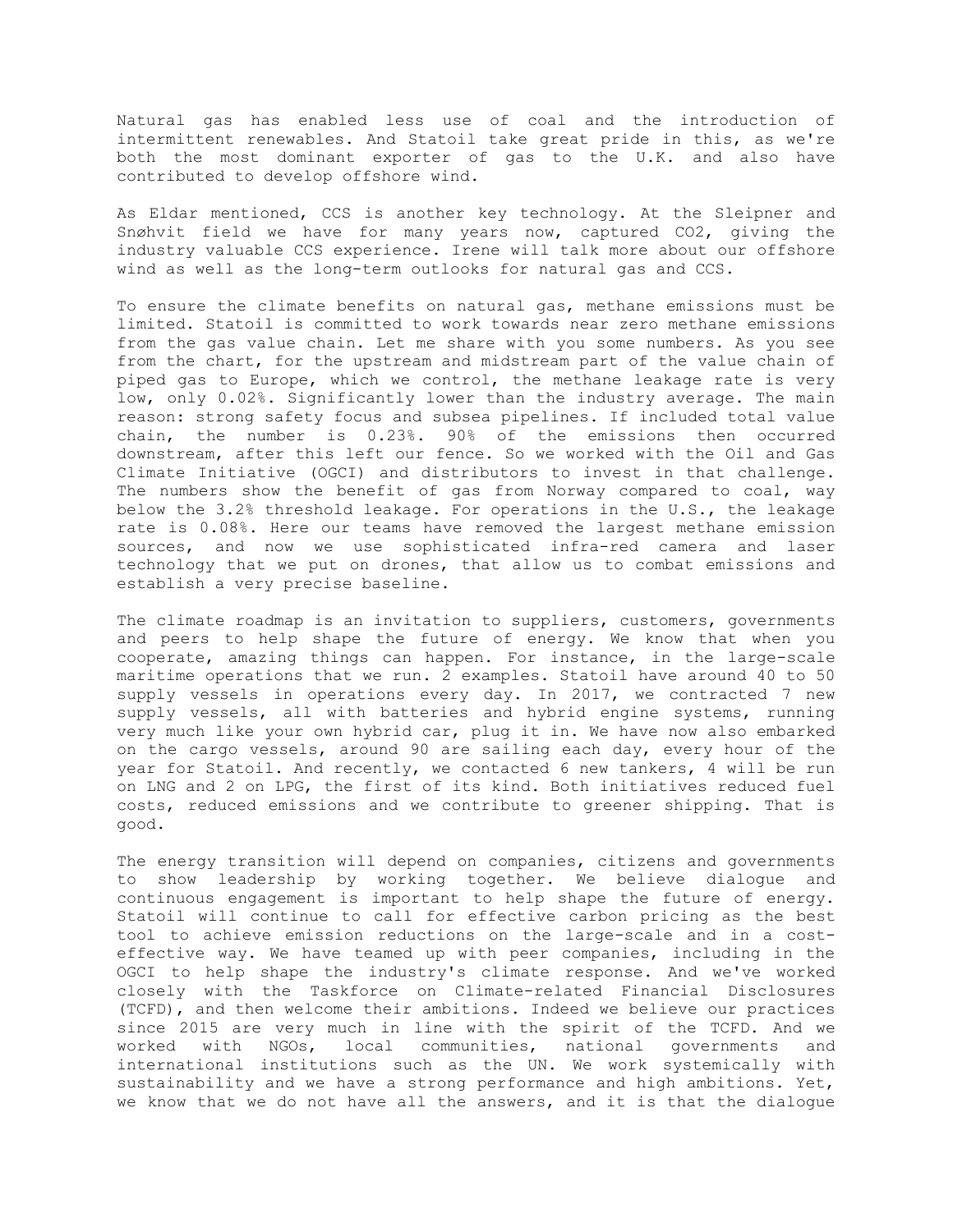that with you and others, that would be important for us to help continue to improve. I would now like to leave the floor to you Irene. And thank you for your attention.

### **Irene Rummelhoff**

Thank you so much, Bjørn Otto. And good morning, everyone. You heard from both Bjørn Otto and Eldar that the world is changing, and so is the Statoil. I would like to spend some time initially trying to demystify this energy transition that everyone had talked so much about. Energy is quite often misunderstood. A lot of people talk about energy as if it is the same as power. But energy is so much more.

In a simpler way, you can say that we use energy to transport people, cars, goods. We use energy to heat our homes and industries, and we use energy to come up with power.

In today's environment, we see sure signs of a revolution within the power sector. Solar and wind cost reductions are coming down and are being installed at record pace. We also see some, I would say, short hints and signals that there will be a similar revolution within the transport sectors when it comes to electric vehicles. These 2 trends are happening not because they are driven by politicians or regulations. I would argue they are happening because it is the cheapest and quite often the best solution. Take battery cost reduction, for instance, they've come down tremendously and within the 5 to 10 years. Anyone, anywhere in the world can probably buy an electrical car that is cheaper than a traditional car.

That commercial tipping point, I would argue, is so much stronger than peoples' environmental consciousness that it would probably lead to exponential growth. Within the power sector, solar and wind are already beyond this commercial tipping point. We've seen costs come down by 70% since 2010. Some people argue it's 90%, but in either case, it's tremendous. And in market after market, solar and wind is the cheapest way to produce electricity.

And even in the U.K., we have now seen the first unsubsidized solar park. In the last few years, we've also seen tremendous cost reduction within offshore wind. Take our own 2 projects, from Sheringham Shoal in 2012 to Dudgeon in 2017, we saw reduction in the levelized cost of energy, of about 40%. Further cost reductions have been very clear in recent offshore wind auctions. Confirmed, I think, by 4 zero-subsidy bids in the Dutch offshore wind auctions in December 2017 -- among one of the bidders was Statoil. As a result of these cost reductions, renewable energy is making serious inroads on a global basis. Over the last couple of years, 2/3 of all new net power generation capacity on a global basis were either solar and wind. The same number in Europe was actually 90%.

In 2017, we also saw a new record for installed offshore wind capacity of 3-gigawatt in Europe. So what is Statoil doing about this? There is no doubt in our mind that oil and gas will be in demand for the next decade, but we also strongly believe that renewables, such as solar and wind will be the fastest-growing source of power generation, going forward.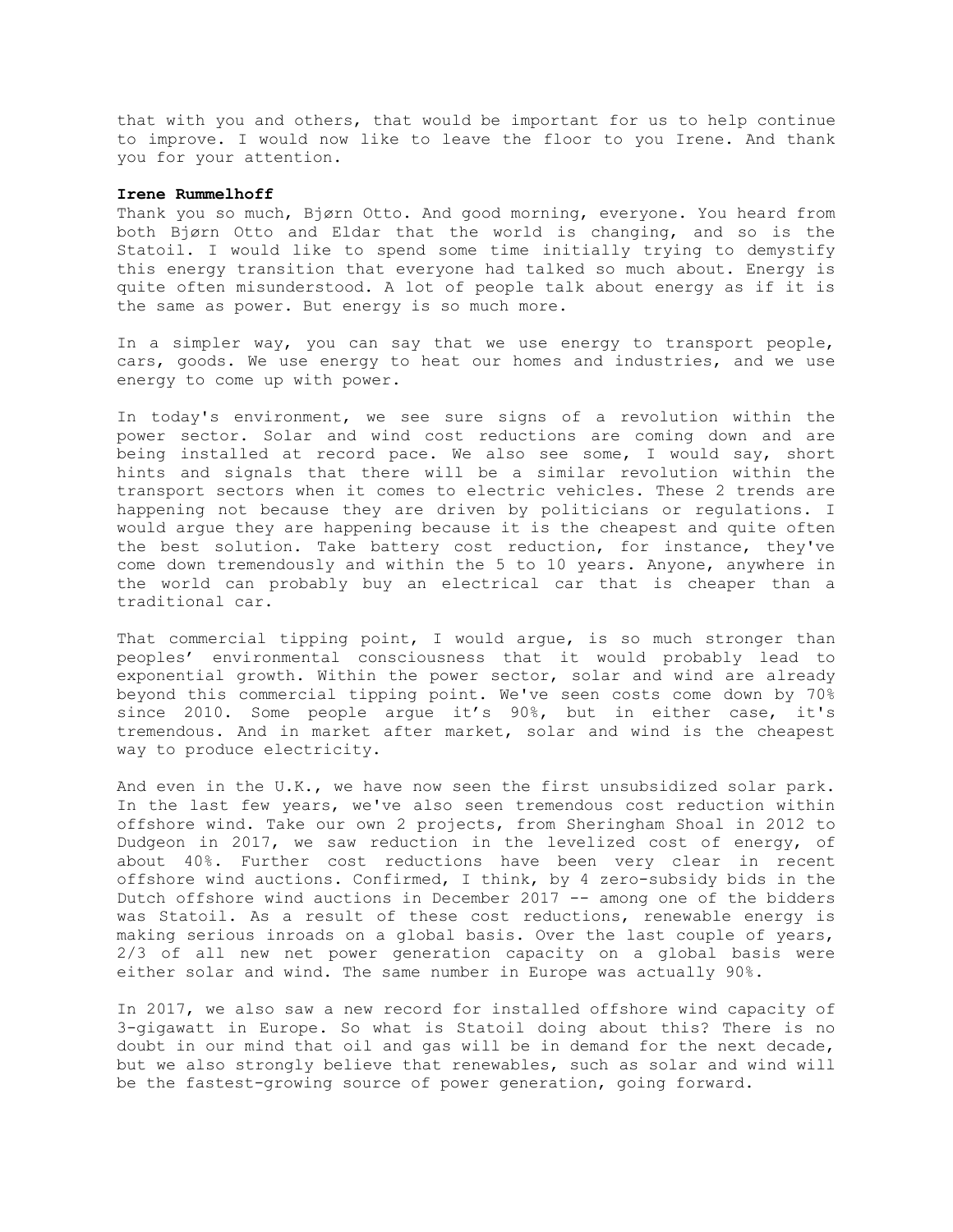So as I alluded to, you could look upon this as a threat, or we could choose to see it as an opportunity to transition a lot of the competence that we've developed in the oil and gas sector into a new source of value creation for Statoil. As one of the largest offshore oil and gas operators in the world, offshore wind was a natural step out for Statoil. We also saw that this was a segment with complex projects, which led to high entry barriers and robust returns. And we have a lot to contribute to this sector. The oil and gas sector over the last 50 years, spent a lot of time developing a very sound safety culture, which Eldar alluded to. This is equally important in the offshore wind sector. The projects in this sector are complex and our marine installation capacity, operation capacity, modification capacity really serves us well.

But I'd like to dwell a little bit on how we can take advantage of our global presence and also corporate capabilities. Take U.S. for instance, a growing and emerging hotspot for offshore wind. We've had people in Houston for more than 15 years, working with the supply industry, preparing ourselves for this. We've had people in Stanford selling gas to the same utilities that we will buy our power for over 30 years. I think that clearly gives us an upper hand. Also, the New Energy Solutions and team is currently only 200 people, but we draw upon a fantastic flexibility of the larger Statoil system.

Last year, we had 1,500 individuals outside the New Energy Solutions, but still within Statoil, contribute to our projects, part-time. And we have specialists on everything in Statoil. I'm even getting surprised, but if I need someone to help me with HVDC lines, I call the Johan Sverdrup team. If I need an expert on the German power market, I do call the gas traders -- they know that. So that flexibility is quite unique, I think, to Statoil and it's hard to see the same thing in a small renewables company.

I'd also like to dwell a little bit on our history of bringing new technology and innovation into our projects. And I think the Hywind Scotland project is probably the best example for that. It took us 17 years from the original idea to when we actually had the first part in production. And I'd like to see the startup, that could actually afford such patience. So I strongly believe this industry needs large companies like ourselves. And with the move towards more and more merchant risk, financial robustness will play an ever more important role.

2017 was a very exciting year for Statoil. We exited the year as an operator of 3 wind farms in the U.K, adding up to a total of 750 megawatt, with the capacity of supplying about 650,000 households with clean energy in the U.K. We're also establishing ourselves in Germany with one of the world's most experienced offshore wind operators, E.ON, through our Arkona project. All of these projects were sanctioned with internal rate of returns in the order of 9% to 11%. Given the riskreward, picture, we see these as really attractive investment opportunities.

In October 2017, we put in place the Hywind project, the first floating wind park in the world. Currently we are adding battery capacity to that, in the project that we call the Batwind project. This will give us unique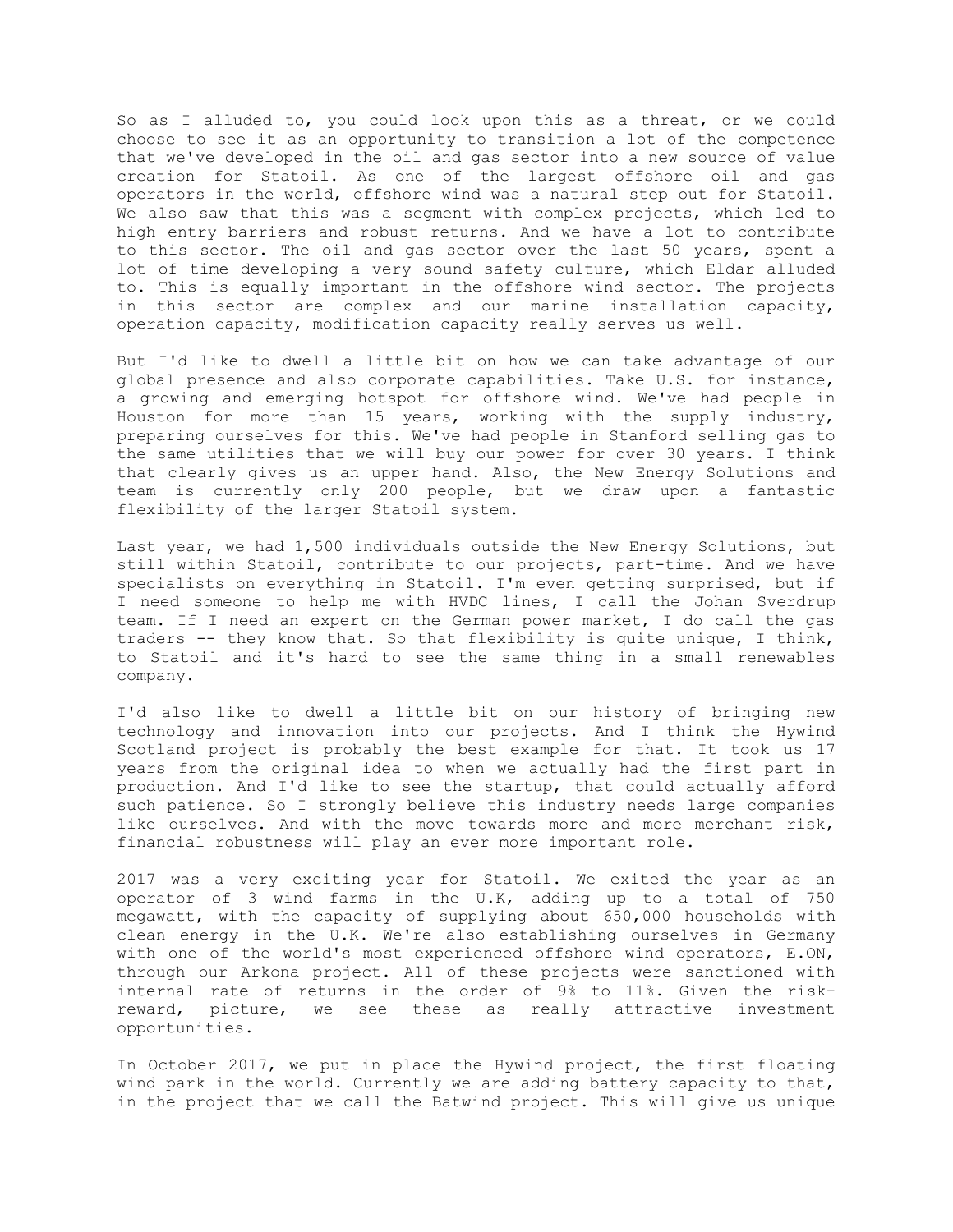insight and ability to develop the commercial and the technical solutions to allow us to add full-scale battery parks to huge projects going forward.

But we also have a significant pipeline that we're quite proud of. Dogger Bank is the largest consented offshore wind park in the world. And the strategic importance of that project to the U.K. and to Statoil cannot be overestimated. It has the potential to deliver more than 5% of the electricity that, actually, the UK needs. We're working this together with our partner SSC really hard and aiming to bring this forward for the next CfD auctions in the U.K. in 2019.

Also very excited about our project in the U.S. that we call the Empire Wind. It's an offshore wind license with the potential to produce about 1 gigawatt of offshore wind. New York has set themselves extremely ambitious targets with respect to renewable generation capacity -- 50% in 2030. And they've said that they are going to solicit their first offshore wind power in 2018, and good news, we have the only offshore wind project in New York right now. So that should put us in a good position to commercialize this project.

We recently made an entry into Poland through 2 projects with a total of 1.2 gigawatt equity to Statoil. Poland is not a well-established offshore wind market, but it's a very interesting market because it's one of the few markets in Europe where we expect to see energy demand grow. It also has a tremendous potential to develop a significant supply industry that we aim to take advantage of.

Then I'd like to dwell a little bit on floating. Why are we so excited about floating? It is because bottom-fixed offshore wind has its limitations. You can only use bottom-fixed offshore wind turbines in water depths down to 50 meters. And if you look at where the world's wind resources are, 80% of the wind resources that you can reach from shore are in water depths deeper than 50 meters. So with the floating concept, you basically open up every single coastline in the world for offshore wind.

We're working very hard to mature our offshore floating projects. We have an exciting one that we're working on in Norway, trying to combine floating offshore wind with oil and gas installations, helping reduce the 3 million target. But we also see exciting opportunities in countries like France, Ireland, West Coast U.S. and not the least Japan, where we recently opened a country office.

I'm also happy to share with you that the operations of our existing fields are doing really well. Actually totally outperforming -- totally was maybe a strong word -- our expectations when we sanctioned these projects.

So far availability on Dudgeon and Sheringham Shoal has been 97.5%, and the capacity factor on the Hywind Scotland project has been 65% since startup. And as you might know, typical capacity factor for onshore wind is in the 30%, if it's a good project then 40% to 50%, if it's a good offshore wind project. So that's quite an astonishing achievement,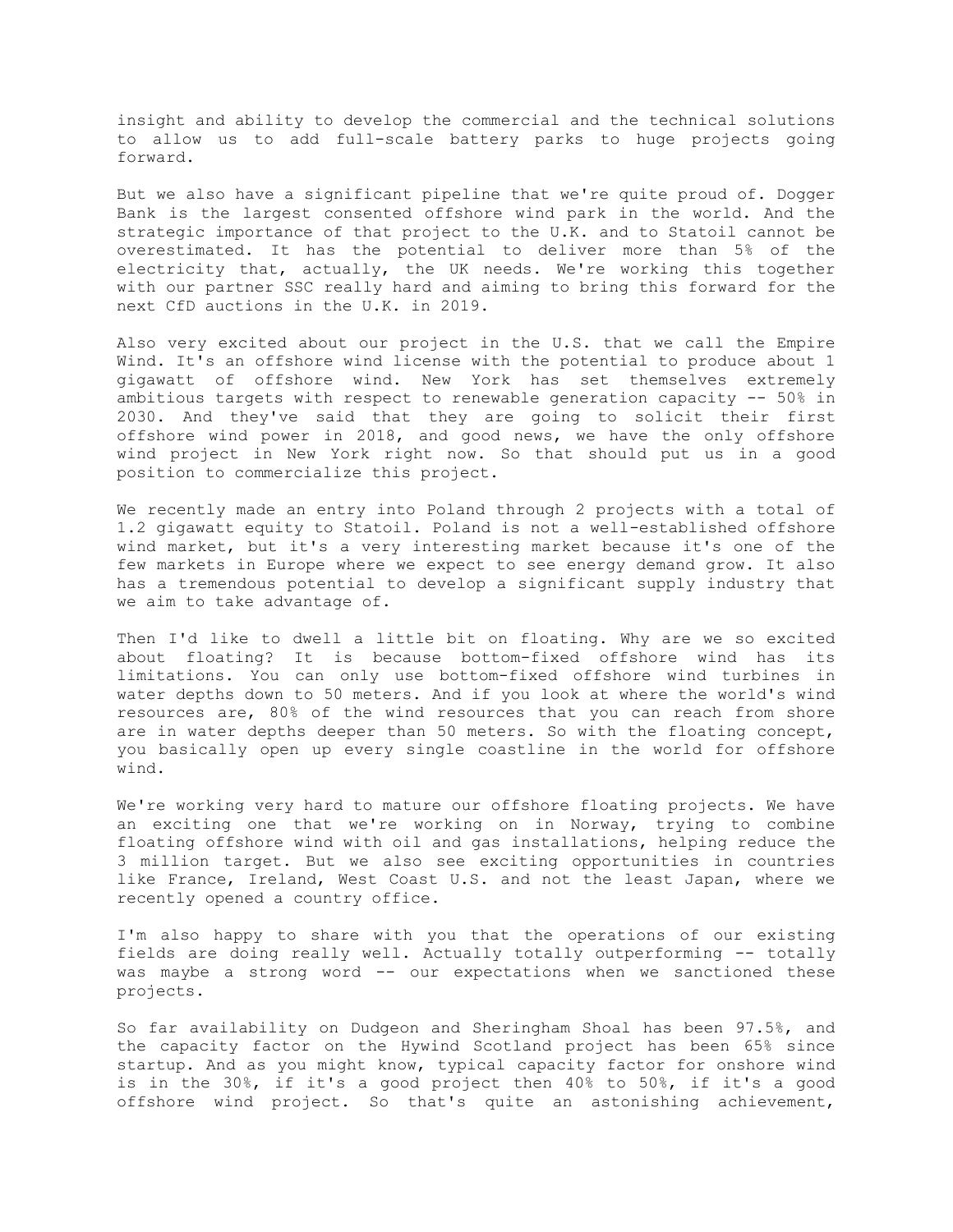knowing that the project has been through 2 hurricanes in that same period.

Last fall, we also entered the solar business. And you might ask why? I think, the simple answer is that, we've been watching the development in the solar space for quite some time and what's happening is quite amazing. The costs are coming down, outcompeting any other technology, and solar will be a very, very important part of the energy mix going forward. So being a broad energy company, we just cannot afford to ignore it. We've chosen a careful entry strategy. We've said, we're going to go with established players and focus on regions where Statoil is already present. And that's exactly what we did in the Apodi project in Brazil. We went to Scatec Solar -- a Norwegian, very experienced solar developer. And we heavily relied upon our local resources in Rio to help us do all the due diligence and also help us develop this project. We have, for instance, the safety manager from our Rio office up there overlooking the operations right now.

We're going to continue to look for solar opportunities in Latin America, but also in other Statoil regions. Going forward, we strongly believe that these bundled solutions, where developers are being asked to put together different technologies to provide a more predictable power flow and an affordable power flow, will be important. I think Statoil is uniquely positioned to actually combine gas and renewable right now. Adding battery competence and solar competence to our tool box will further strengthen our value proposition in such a future scenario.

Renewables are a fantastic means to decarbonize the power sector. However, it cannot be the only solution because of the intermittent nature of solar and wind. Gas, as of today at least, is the perfect companion for renewables, due to the intense flexibility that you have in gas power generation.

Gas -- take another segment, the heat segment. Gas offers tremendous flexibility, when it comes to seasonal demand patterns. Quite the telling example is the seasonal flexibility that gas provides to the U.K.. If you were to replace that flexibility with batteries, you had to install 500,000 of the currently the largest battery parks that have been installed in the world. 500 times the battery park that Elon Musk has installed in Australia. That's says something about the challenge we're facing to use renewables as the only means to solve and decarbonize some of the energy segments. I'm not going to argue that we have all the solutions, but we're trying to take responsibility also for the longer term and look into how we can actually green the gas or decarbonize the gas, because that will be needed at some point in the future.

Eldar and Bjørn Otto talked about carbon capture and storage. We have a long history, and we aim to continue that history. And currently we're working together with Total and Shell to do a feasibility for the first full-scale CCS project that will capture CO2 from industry.

An industry such as steel works, cement factories, waste management, they don't have an alternative. They cannot get rid of the CO2 if they switch to renewable energy, because the CO2 is coming from the chemical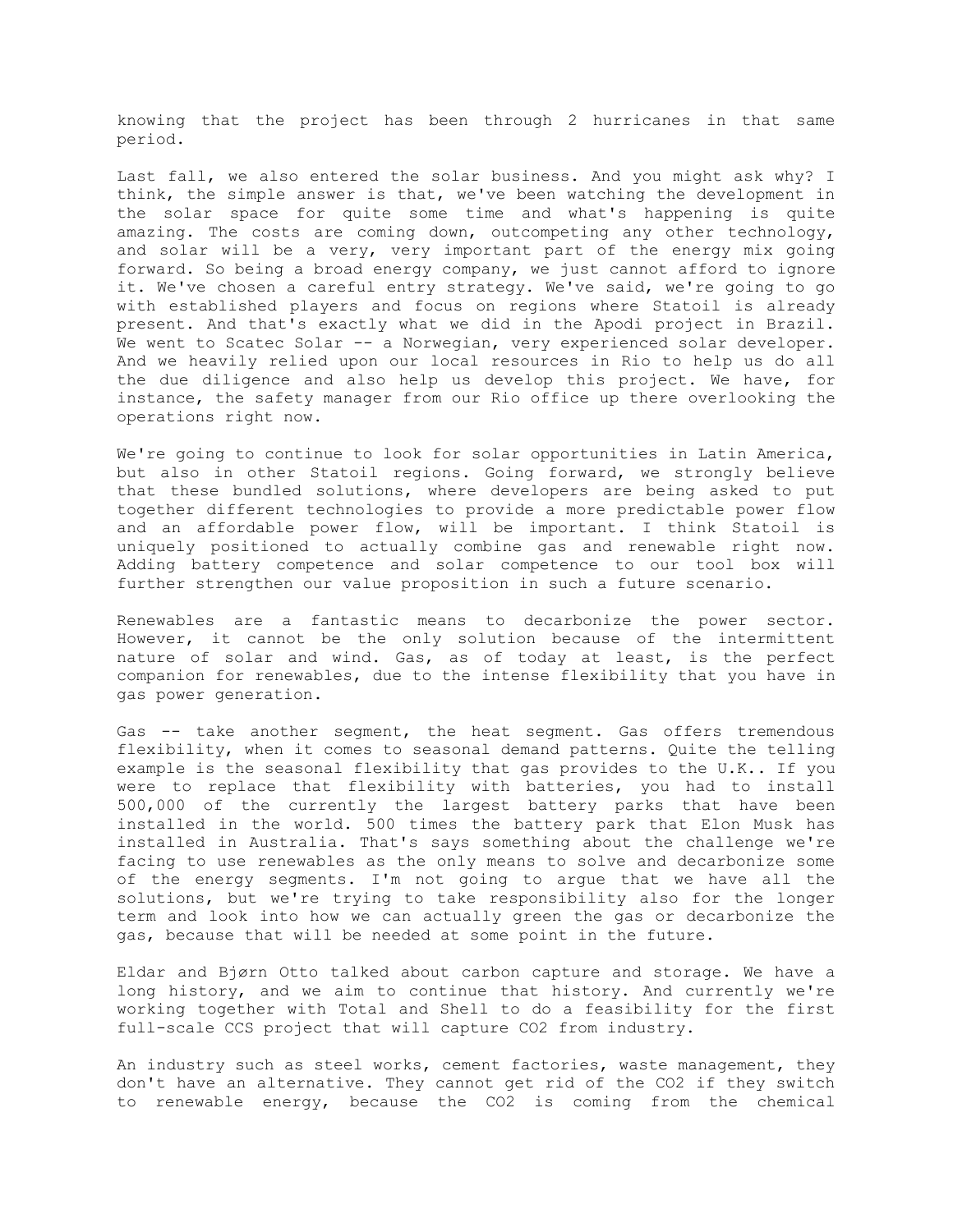processes. So as of today, there is no other solution for 25% of the CO2 that is being emitted in the world than carbon capture and storage. So we're very excited to be part of that.

With a CO2 storage in place, we have the ability to convert our natural gas into hydrogen. You can split the natural gas into hydrogen and CO2 using steam methane reforming, a well-known technology. And if you store the CO2, you have converted your gas into an emission-free gas. And the beauty of hydrogen in a gas form is that you can basically use it in all the same segments as you're currently using natural gas.

One of the projects that we're working together with Nuon and Gasunie on -- in Netherlands is to convert CCGT, gas fire power plant, to run that on hydrogen. And it is very simple, you just have to change the boiler. And this project has a tremendous -- and similar projects has a tremendous impact, when it comes to CO2 emission reductions. That 1 project can take away the equivalent amount of CO2 as 2 million cars. 1 CCGT, if we succeed. We're also looking at using the gas distribution network in the city of Leeds here in the U.K., convert that to be run on hydrogen, and we do believe that liquid hydrogen would be and is a viable solution to decarbonize the heavier parts of the transportation segments, such as shipping, for instance.

Large companies might not, at least not always, be the best incubators for new ideas. Recognizing this, we set up what we call the Statoil Energy Venture Fund. A USD 200 million fund, that intends to help startups with equity injections in the order of 1 to 20 million, and we intend to spend that over 4 to 7-year period. So our goal is to be a good partner with startups, entrepreneurs, disruptors and innovators, and help them and ourselves to shape the future of energy.

So summing up, renewable energy is and will continue to be an integrated part of Statoil's business. We have an expectation to spend about NOK 100 billion toward 2030, given that my team can come up with the right opportunities. So please wish us luck. With that, I like to introduce our CFO, Hans Jakob.

#### **Hans Jakob Hegge**

Thank you, Irene. Ladies and gentlemen, good morning. It's good to see you all. We have a clear direction, always safe, high value, low carbon. Moving towards becoming a broad energy company. Sustainability is at the core of what we do and it makes sound commercial sense. We have a portfolio, which is both low cost and low carbon on our existing production and even more so, on our next generation portfolio. This was reconfirmed last week, when we presented our solid first quarter results, very strong cash flow of \$6 billion after-tax, the strongest quarter since the first quarter 2014, then with an oil price of \$100. We clearly see the results of our improvement work.

From a lower cost base, we create more value at higher prices. At the same time, we're making progress on our safety performance with the lowest recorded serious incident frequency to date.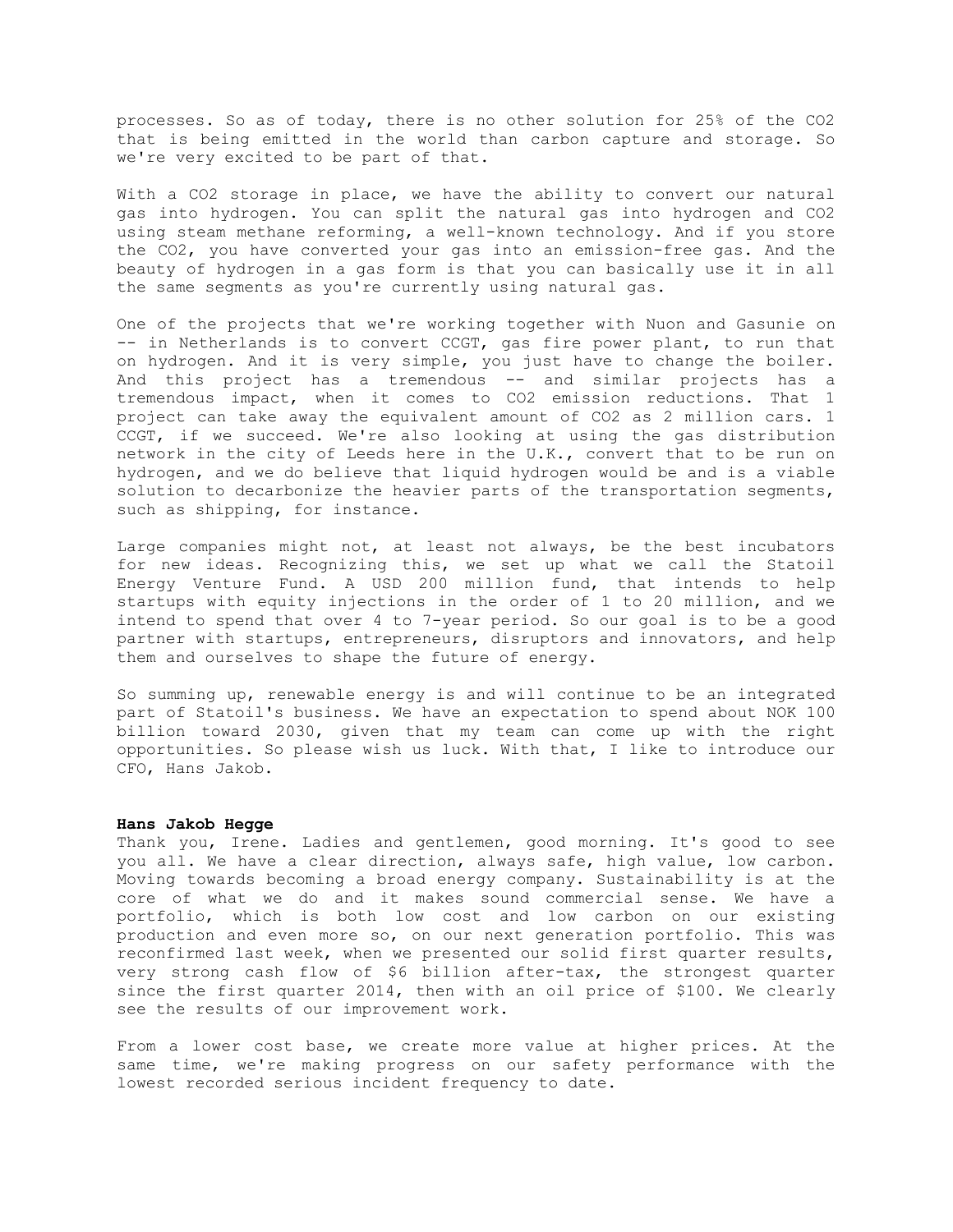Let me now take a longer-term perspective and elaborate on how we integrate sustainability in all our business decisions.

We are shaping our portfolio to be resilient, balanced and distinct, guided by 4 strategic principles. First, our ability to generate cash at all times. We have reduced our cost base significantly, and we are top quartile on unit production costs. At the same time, we have improved their regularity at our installations. As a result, we are free cash flow positive at well below \$50 per barrel. And we have long life assets like, Troll, Marcellus and Sverdrup, which all will generate considerable cash flows for decades to come.

Second, the CapEx flexibility. Our onshore assets in the U.S. can be scaled up and down, depending on macro and market conditions. Our large share or operated projects allow for timely sanctioning of investments.

Third, we have used our capacity to act countercyclically, and have actively managed our portfolio, pursuing value-enhancing transactions, such as acquiring a 25% stake in the Roncador field in Brazil, and targeting a larger share and operatorship of Martin Linge in Norway.

We've also captured and locked in market effects and awarded \$40 billion in contracts since 2015, all with contract structures that enhance performance.

Finally, we are building on our low carbon advantage, growing our renewables portfolio and actively working on reducing emissions for more oil and gas business. By applying these principles, we are shaping a high-value sustainable portfolio with a low carbon footprint.

First, let me start with our oil and gas fields that are in production. Not only do these assets provide resilient and valuable cash flow, but piped gas is the lowest emitting hydrocarbon source and an important contributor to replacing coal. About half our production and half our reserves are gas. In addition, we continuously work to reduce CO2 emissions. And during last year, we brought emissions per barrel down by 10%. Currently, the CO2 intensity is 9 kilos CO2 per barrel of oil equivalent, half the global average, and our target is 8 kilos in 2030.

Secondly, we have one of the best opportunity sets in the industry with our next-generation portfolio. And with a large operated share, we can shape low cost and low carbon solutions in the design of the projects. This portfolio consists of 3.2 billion barrels of oil equivalent net to Statoil, of which 35% is gas, with a breakeven on average of \$21 per barrel, including CO2 taxes both on the NCS and internationally. And this is the number of the day, I think, the CO2 intensity is only 3 kilos per barrel, less than 1/5 of the global average.

Thirdly, we are leveraging our core competencies within oil and gas to build a profitable New Energy Solutions. Our offshore wind portfolio has an attractive risk reward profile and competitive real returns on 9% to 11%. By 2030, we expect that 15% to 20% of our CapEx will be within the New Energy Solutions, given continued access to attractive returns.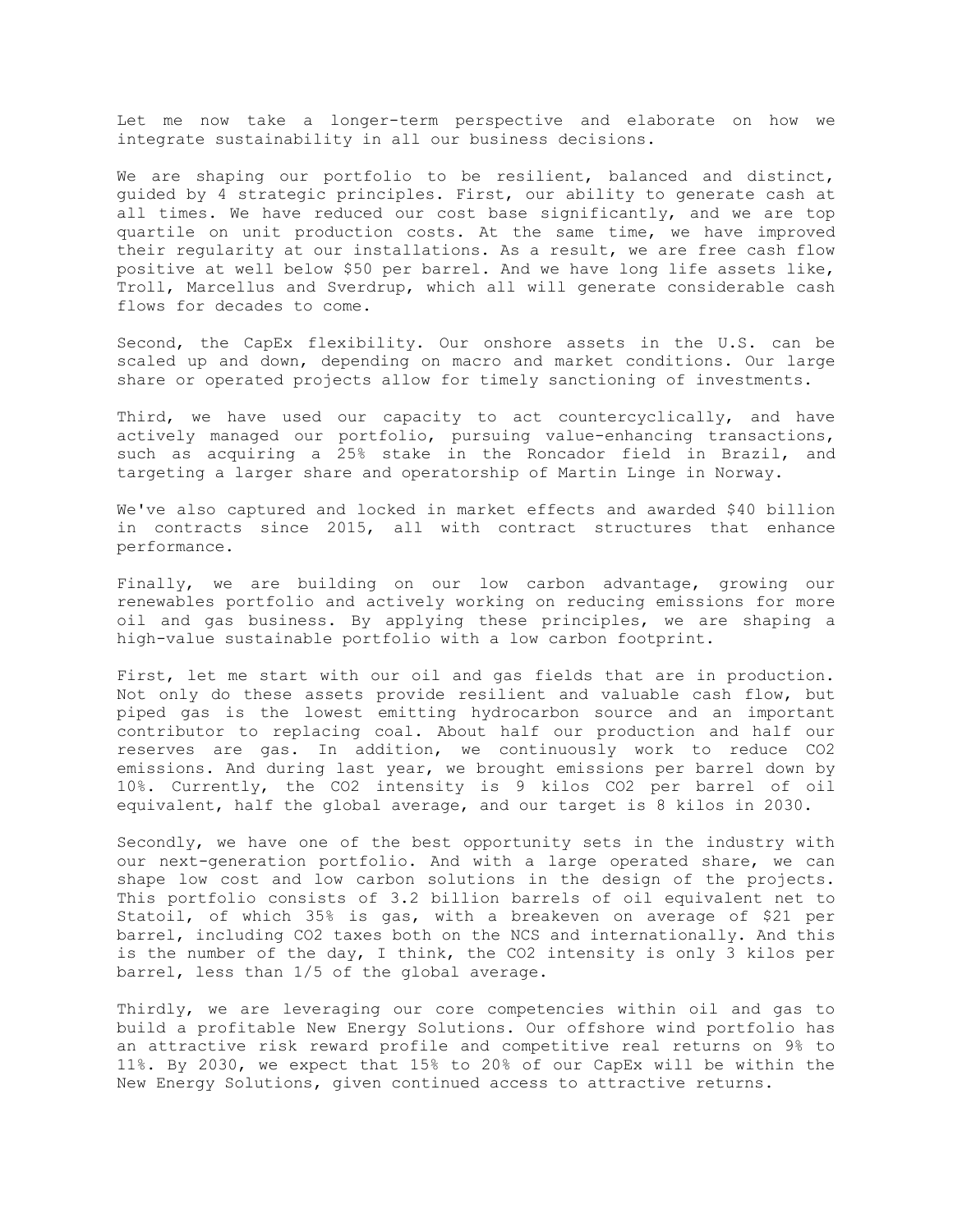Our ability to generate cash at all times is fundamental in enabling us to invest in new projects. And due to the robustness we have achieved, we expect to generate \$12 billion in free cash flow after investments and after dividends in the period until 2020, at \$70 oil price. Let me share a few examples on how we have been reducing CO2 emissions in our portfolio.

As an oil and gas field gets older, the natural pressure in the reservoirs drops. To recover more hydrocarbons and get this to the platform, compression is required. The closer to the well the compression takes place, the more oil and gas can be recovered. This was the situation we faced at Åsgard some few years back in the Norwegian Sea. And compressing gas on the existing platform was not an option due to weight limitations. Building a new platform will have increased the CO2 emissions by 90,000 tonnes per year. Instead, we developed technology to compress the gas at the seabed, close to the well head. And 3 years ago, I'm proud to say, we installed the world's first subsea gas compressor. More than 40 technology qualifications have developed and been put to use. These technologies have extended the reservoir's life to 2032, boosted recovery by 300 million barrels and reduced the carbon intensity by almost 50%. This project is the first step to realizing an energy efficient subsea processing plant.

I have a special affinity for our Hammerfest LNG plant as I used to run it as Head of Operations North in Norway. And I'm pleased to say that, Hammerfest was awarded the CEO sustainability award this year, together with the safety award going to the team that the development of ear plugs that alert you before your hearing is damaged. These are examples of very good performance that is being rewarded by management.

At Hammerfest, during the turnaround at the plant last summer, several energy efficiency measures were implemented. We managed to reduce the power consumptions by 20-megawatt hours, saving Statoil NOK 50 million annually, and we've also reduced flaring, saving gas for future export. In total, we achieved 120,000 tonnes reduction of the annual CO2 emissions. And we see further potential for improvements.

Another example close to my heart is Norne, also at the NCS. Optimizing an improved cooperation between the reservoir and facility departments led to the shutdown of 1 water injection pump, resulting in a reduction of 26,000 tonnes of CO2 per year.

We are also at the forefront of reducing methane emissions. In our Bakken asset in the U.S. we have reduced flaring through among other things, building infrastructure to capture associated gas resulting in over 620,000 tonnes of reduced CO2 emissions.

It's tempting to only look at the large projects with the immediate impact. But in our world, every kilogram counts. Our results so far are the sum of many smaller energy efficiency projects. It is a matter of culture, awareness and priority. That is why we think it's so important to engage our employees on climate matters.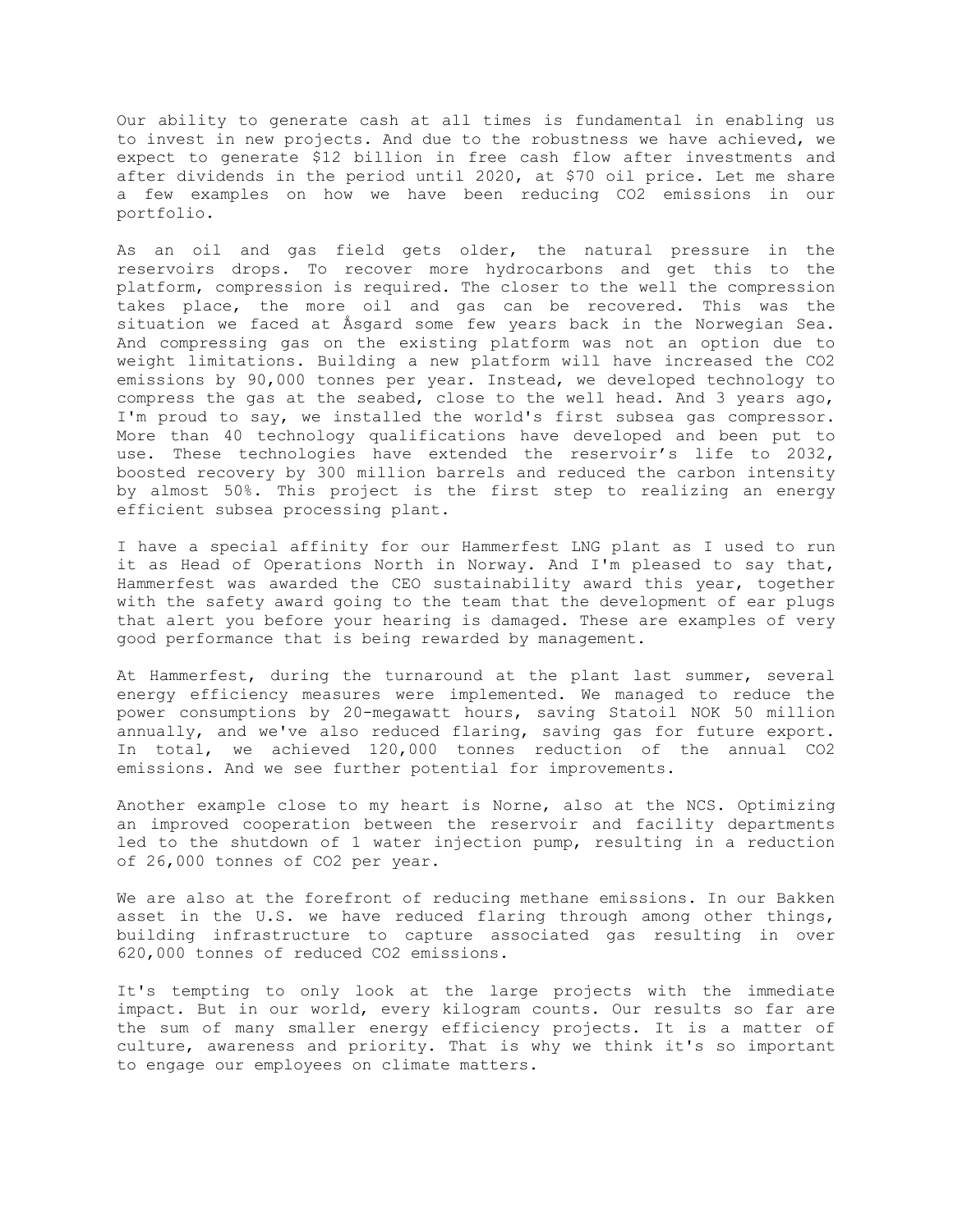On the NCS, we have a network of energy coordinators, collaborating closely with our operational engineers, systematically identifying big and small improvements in energy efficiency and CO2 reductions. These are all put into a funnel where the ideas with highest impact meet and if they meet the investment hurdles and those that have an immediate value will be prioritized. Since 2008, we have implemented 300 of these projects, contributing to total CO2 reductions of more than 1.4 million tonnes of CO2. That's the equivalent of removing 700,000 cars from the roads. This has accelerated our engagement and focus on the organization, and the organization is eager to do more. And bear in mind, almost all of these projects are NPV positive with a payback time of 3 to 4 years. Some of our U.S. projects have a payback time of 1 to 2 years.

Climate considerations are integrated in our vision, strategy and performance management. Both our Corporate Executive Committee and our Board of Directors frequently discuss the business risks and opportunities associated with climate change, including regulatory, market, technological and physical risk factors. We stress test our portfolio against IEA's World Energy Outlook scenarios on an annual basis. The analysis covers all accessed acreage from exploration licenses to fields in production over the lifetime of the assets.

The latest stress test we've conducted demonstrated that the main driver for differences were assumptions around oil and gas prices in the different IEA scenarios. And 2/3 of our portfolio is already subject to CO2 tax. And we use a carbon tax of \$50 for all investment decisions, whether they're subject to CO2 taxes or not. The test shows that we have a robust portfolio, even in a low carbon future, and in a 2-degree scenario. We also have significant flexibility in our future portfolio, with 60% of the forecasted CapEx in 2025 related to projects that are yet to be sanctioned. There is a substantial potential for continued investments in high-value, low carbon oil and gas projects and Renewable Energy.

Statoil openly report on sustainability priorities and performance. Our products include the Annual Report 20-F, which includes payments to governments, our Sustainability Report, which is externally verified, the Energy Perspective scenarios and the Climate Roadmap. We support the Task force on Climate-related Financial Disclosures and we joined a preparer forum for oil and gas companies in 2017 focusing how to present forwardlooking information of high uncertainty. We will continue to engage with stakeholders on our reporting and be in the forefront on transparency in line with our value of being open.

In Statoil, we believe the winners in the energy transition will be the producers that can deliver low cost and low carbon emissions. Our own preparedness is important. But we also see we are being recognized by external parties. We are a constituent of the FTSE4Good index. And last year, we achieved a score of A minus on the Carbon Disclosure Project's report on climate change. And we are ranked #1 on climate risk preparedness in the Investor Climate Compass.

Let me then briefly comment on our 2018 guidance. We are free cash flow positive below \$50 per barrel and have a cumulative free cash flow of \$12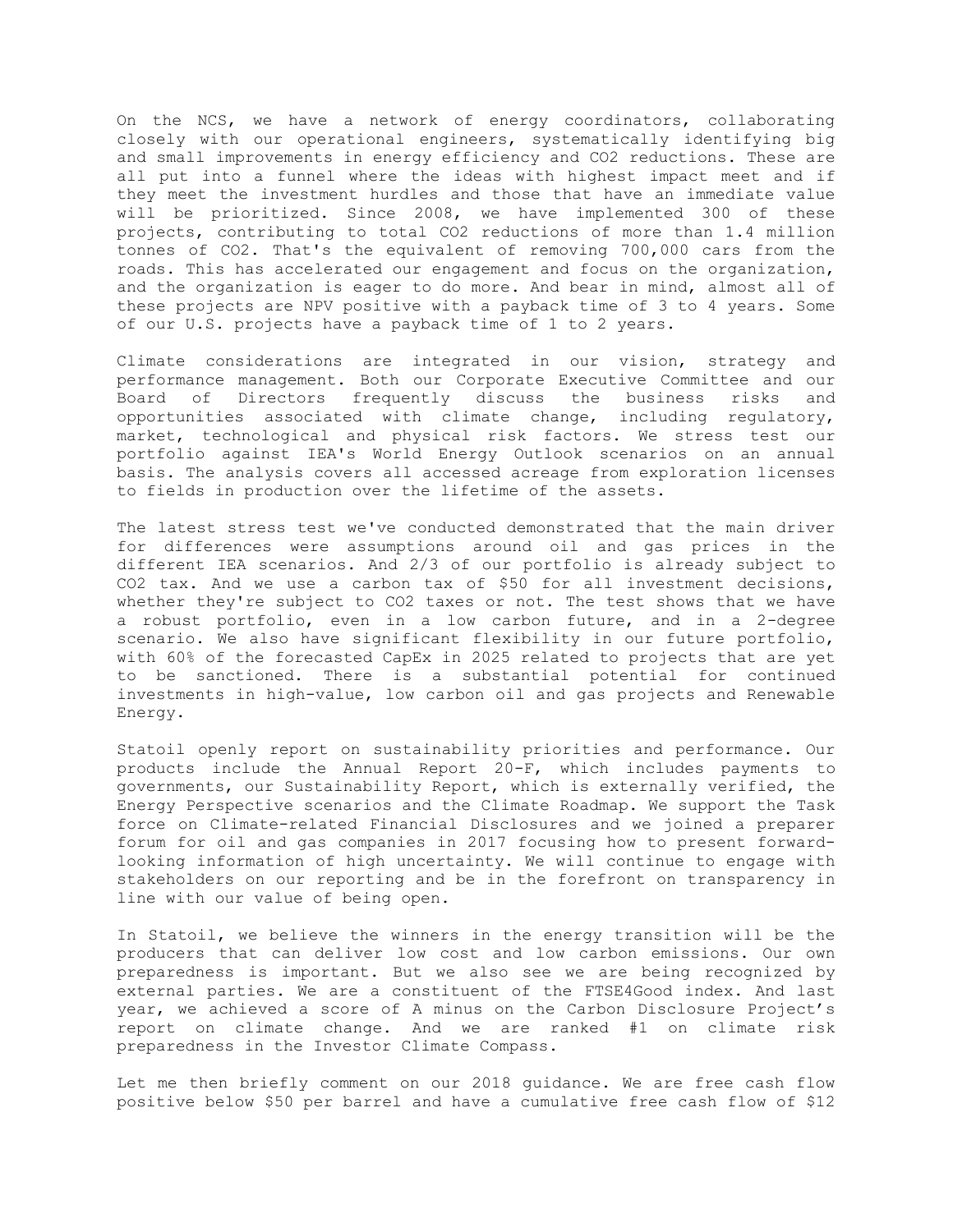billion 2018-2020 and a return on average capital employed at 10% this year, growing to 12% in 2020 at \$70 per barrel. And we are doing all these things within our financial guidance and the financial guidance is unchanged.

Then let me sum up on behalf of us all.

Safety is and will always be our priority #1. The improvements we're seeing in our safety results serve as an inspiration to continue the relentless efforts on improving our safety performance every day. Safety is consistent with focus on efficiency. So is low cost and low carbon. Always safe, high-value and low carbon mutually support each other and this makes sound commercial sense. With that, I hand it over to Peter, and thank you for the attention.

## **Peter Hutton**

Thank you, everybody. I'd just like to let you know that we are absolutely on schedule. If I can ask all the speakers to come back up, and we've got the first mic.

We'll open up for the first question and we will take it from there. Saw the first hand go up at the back and then it will be Maria and then Anna.

# **Q&A**

# **Rob Wilson - Reuters**

I have 2 questions. First of all, about your targets for the carbon intensity. I understand they only include essentially scope 1 and 2. What are Statoil's ambitions or goals or targets for including the Scope 3 aspect of your emissions? And on the reserves, I'm very curious to know, how much of your current reserves are heavy oil and other barrels that you think you won't be able to use in your current scenarios?

### **Eldar Sætre**

Okay. So our main focus is on our own operations, adhering to the emitters pay principles, which is also clearly stated in the Paris Agreement. That is the starting point, what we can influence directly through our operations or our own activities. We also engage with Scope 2 and 3. And when it comes to the supply-chain, we have examples here how we approach this supply-chain with requirements, how we would like our supplies to look like. We also, when it comes to carbon footprint. Increasingly, we will do so.

On the usage of our products, we focus on that a lot, but we also look into what is the most impactful ways we can influence that. First of all we need alternatives to oil and gas. So that's why we engage in Renewable Energy because that is really what can eventually replace oil and gas in the energy mix alternatives that compete also from a cost efficiency perspective. So that is one of our focus areas. Decarbonizing is one of them. And CCS is, therefore, high on our agenda. It's also an agenda that we share with the OGCI where carbon capture and storage represents approximately 50% of our efforts into when it comes to investments from the fund. And the hydrogen is also a dimension that is a little bit further down the road, but which we see as really interesting part of the decarbonization, mainly from natural gases. So these are the ways that we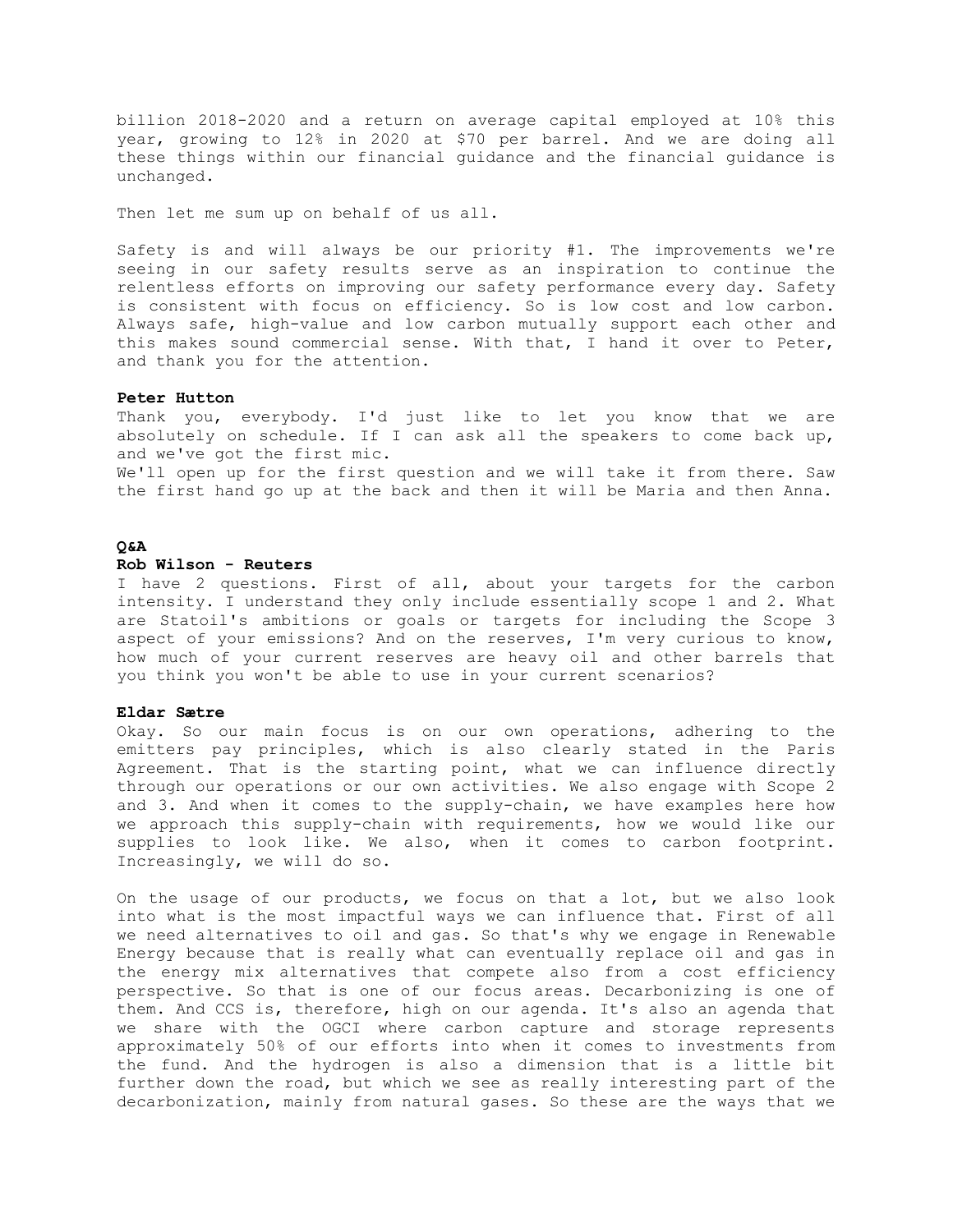engage into that part of the value chain. So we take sort of the whole perspective, but our main focus is still consistent with the emitters pay and we will fix sort of our own operations in the first hand. Your second question, just remind me.

We say that we're not exploring for heavy oil. Now we do have heavy oil in our portfolio, and we continue to take responsibility for what we have in our portfolio. And through exploration, we might also find heavy oil in our portfolio. Then we will have to consider how to deal with that. But when consciously looking for resources into our portfolio, we don't explore for it. And we will not inorganically look for it or access these kind of resources like, for instance, oil sands. We made a conscious choice to leave oil sands because that is really not the resource where we have the skills or the competence to be the best to take out carbon from that business. But we do as much as we can to decarbonize or reduce the carbon footprint from heavy oil resources that we have in our portfolio, which is basically the Peregrino operation in Brazil, the Mariner Field in Scotland. So these are sort of the main heavy components in our portfolio. And we do a lot of activities to reduce the footprint, both in Brazil on the Peregrino and at Mariner. In terms of reserves and percentages, I haven't got that for you here right now.

## **Maria Elena Drew - T.Rowe Price**

I had a question on the next-generation oil and gas portfolio, the one you said that's 3 kilograms per BOE. Can you just talk about the oil and gas split of that portfolio and how different it is from the current mix? And then also what is the IRR that you would project with that portfolio? You talked about new energies being 9% to 11%. What do you expect for the oil and gas side? And how do you balance those 2 as you try to make investment decisions going forward?

## **Hans Jakob Hegge**

Thank you for the questions. So the oil and gas bit is 65-35 and the IRR is twice the level of renewables plus. So it's very profitable. It has an average break-even of 21 and IRR about 20. So it's a highly attractive portfolio. That's why we call it the best opportunities that we have seen.

## **Eldar Sætre**

So 30% IRR at \$70 per barrel.

## **Anne Gjøen - HB Capital Markets**

First I must say the new portfolio is really impressive, so is your overall achievement compared to peers. But what strikes me is that is a pretty long time since Sleipner CCS, and of course, you say that CCS is key for Sleipner and Snøhvit as we know it, now you also talking about pilot when it comes to CO2 injection in the U.S. But CCS in general is a bit expensive, but of course, it's been a broad base cost reduction all over the place. So where are we? How much will we eventually need to see kind of a step change so that for example, CCS can be implemented on a much broader scale in Norway, and not only pilot of the permanent in the U.S.?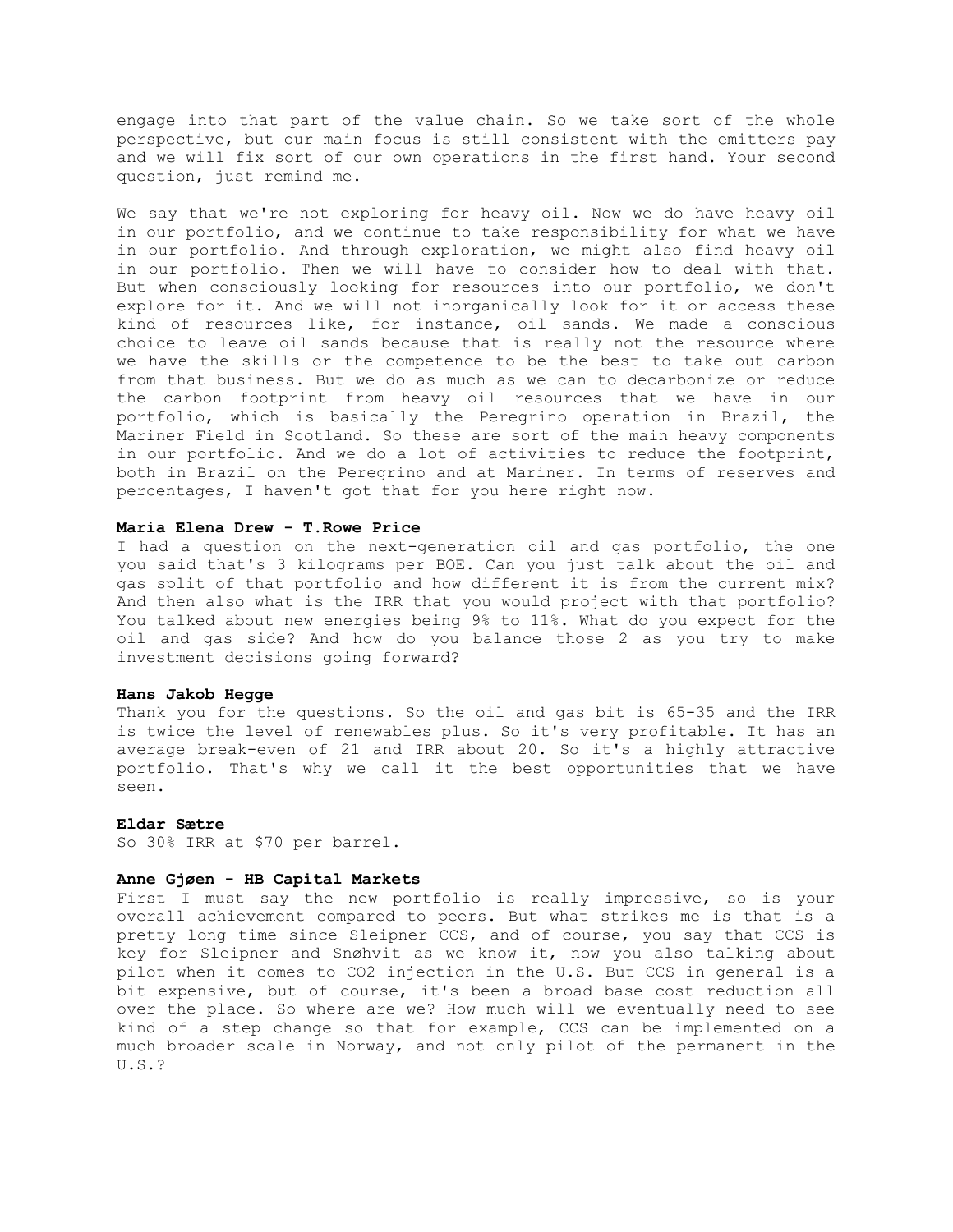## **Eldar Sætre**

So I will just give a few reflections. Of course when it comes to Sleipner yes, it is sometime back -- Gina Krog will actually also be tied into that system should also be tied to that injection system. So there will be new capacity coming in. I think when it comes to CCS, my perspective is that there's no silver bullet on climate change. And Irene pointed to sort of the  $-$ - how much of our energy systems are actually, there is only -- it's so hard to decarbonize and you're basically left with CCS. And the EIA tells us that 14% of the reductions in CO2 emissions towards -- below 2 degrees has to come from CCS. And if you talk about well below, you're actually at 30%. So increasingly we depend on CCS to make this work. The cost has to come down. We need a commercial model. We need basically cost on carbon emissions to make it work. Now I Irene.

#### **Irene Rummelhoff**

I think, that's a really fair reflection that it hasn't really happened at the speed that the world needs to see it happening. And the major reason is because there is no income stream in CCS. There is basically only cost. So the way we think about it now is more on CCUS, is there a way to actually utilize the CO2 and get some income from the CO2. It's not obvious, but these are things we are pursuing through the IOGC Corporation. And I talked about this hydrogen plant -- potential hydrogen plant in the Netherlands. And we see that we can probably produce power from that at similar levels to where offshore wind subsidies were 3, 4, 5 years ago. And that's really what has driven down cost on solar and wind. It's been public, private cooperation deploying in the technology. So every time you build a new project, you learn something, you implement that and then export it. I think, what we need is deployment, deployment, deployment. And it needs to take the form of public, private, corporation as it is today. And that's why we are excited that the Norwegian government is leaning forward willing, seemingly willing, to pursue this full-scale CCS project in Norway.

### **Eldar Sætre**

So 40 million tonnes being stored today is far too little. Only 1 project since 2014, we need a Norwegian project as to demonstrate. We simply need projects and scale to take cost out and you're seeing it as we said. I think the U, CCUS is important, but it doesn't crack the code. It's part of it. But I think, the illustration of what we are trying to do in Bakken is a very good one. Actually instead of water, use CO2 to frac. And then it stays there, at least the big part of it, it stays there. And we haven't got all the solutions, but it's one of these type of -- part of the puzzle that I think, we need to work on.

#### **Irene Rummelhoff**

We pursued CO2 or with IOR with CO2 on a Norwegian continental shelf several times, but they always fail because we didn't have CO2 available because there wasn't 1 single source of CO2. Again potentially with this new project in Norway, we will have enough CO2 in 1 place that we can potentially use it for IOR in the Norwegian continental shelf as well.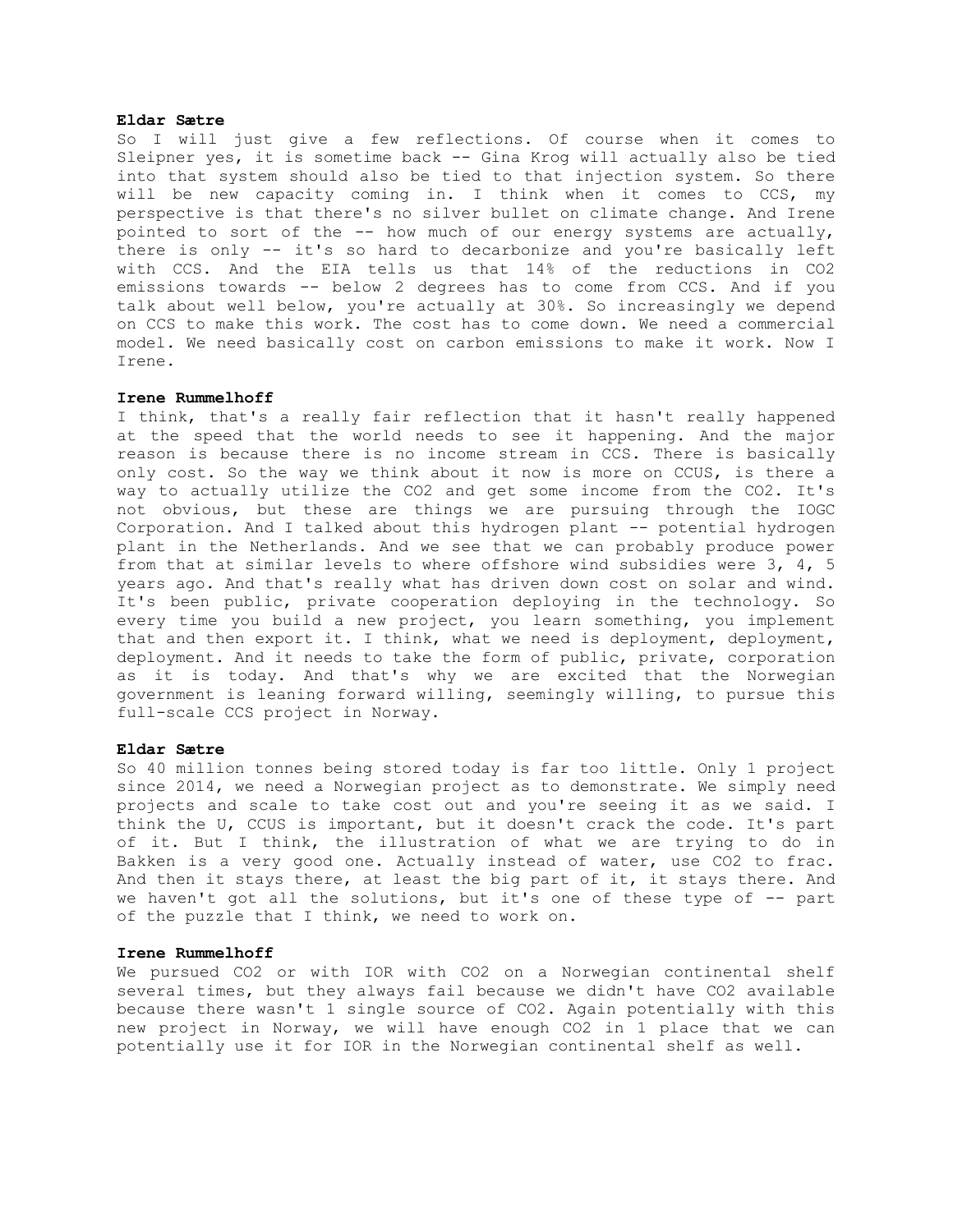## **Chris Hobson - Recharge News**

Could I ask Irene, you mentioned a figure there of \$100 billion on new energies by 2030. Could I ask you perhaps to quantify that a bit between fixed versus floating? You mentioned Dogger Bank that going to be a priority? And what proportion also will the spend be on solar, which you talked about in the end? Could you give us a little bit of a split down the technology point of view?

#### **Irene Rummelhoff**

I guess, it's almost impossible to give that kind of split. We are talking about 2030, but the primary focus has been on offshore wind as I hope I shared with you in the presentation. We see growing potential for floating and we expect about 13 gigawatts of offshore floating wind to be installed by 2030, not Statoil, but on a global basis. And we hope you take a fair share of that. And then solar, we are carefully testing it to see if we can really add competence and capability to that space. And so far, we see a lot of opportunities to apply -- our engineers -- and make sure these projects are developed in a safe and efficient way. But we have not decided to go all in on solar yet. And those 100 billion could also be spent on carbon capture and storage projects, we haven't been specific on that. And it is an expectation given that we can compete for the best projects out there.

## **Eldar Sætre**

I often get this question. How do you allocate your money? So basically, this is the direction. This is what will try to do. But we don't allocate money because then that is -- I like projects to compete to come up with the best proposition where the risk/reward and you need to relate reward to risk of an individual project. And then in the end, it's hard work but we will hopefully get to \$100 billion -- but it's really the quality of the project that will define that there.

### **Tina Saltvedt - Nordea**

Thank you for an interesting and important report and not at least about being so open and transparent about this important work. I hope this will set a standard.

I do have a question about the stress testing. You said you are stress testing from the IEA scenarios and then the carbon price. But then, I was wondering if you also stress test your portfolio using different scenarios, for example, seeing growing skepticism about investments, for example, in shale production and in Arctic areas, do you stress test the portfolio against these kind of risks. And also just curious about how, for example, when you are moving into Brazil, how do you -- other corporate -- or for example, companies you work with or governments receive this message you're coming with now?

## **Bjørn Otto Sverdrup**

So on the stress testing we've been working with that for over the last 3 years and developed some kind of experience on how to best do that to really see to what extent the value at risk -- the volume Statoil at risk if you were to enter 2 degrees future. And here we follow pretty much the guidance that has now been put out by the task force. And we have decided to, in a simplest way, the testing we're doing is we are actually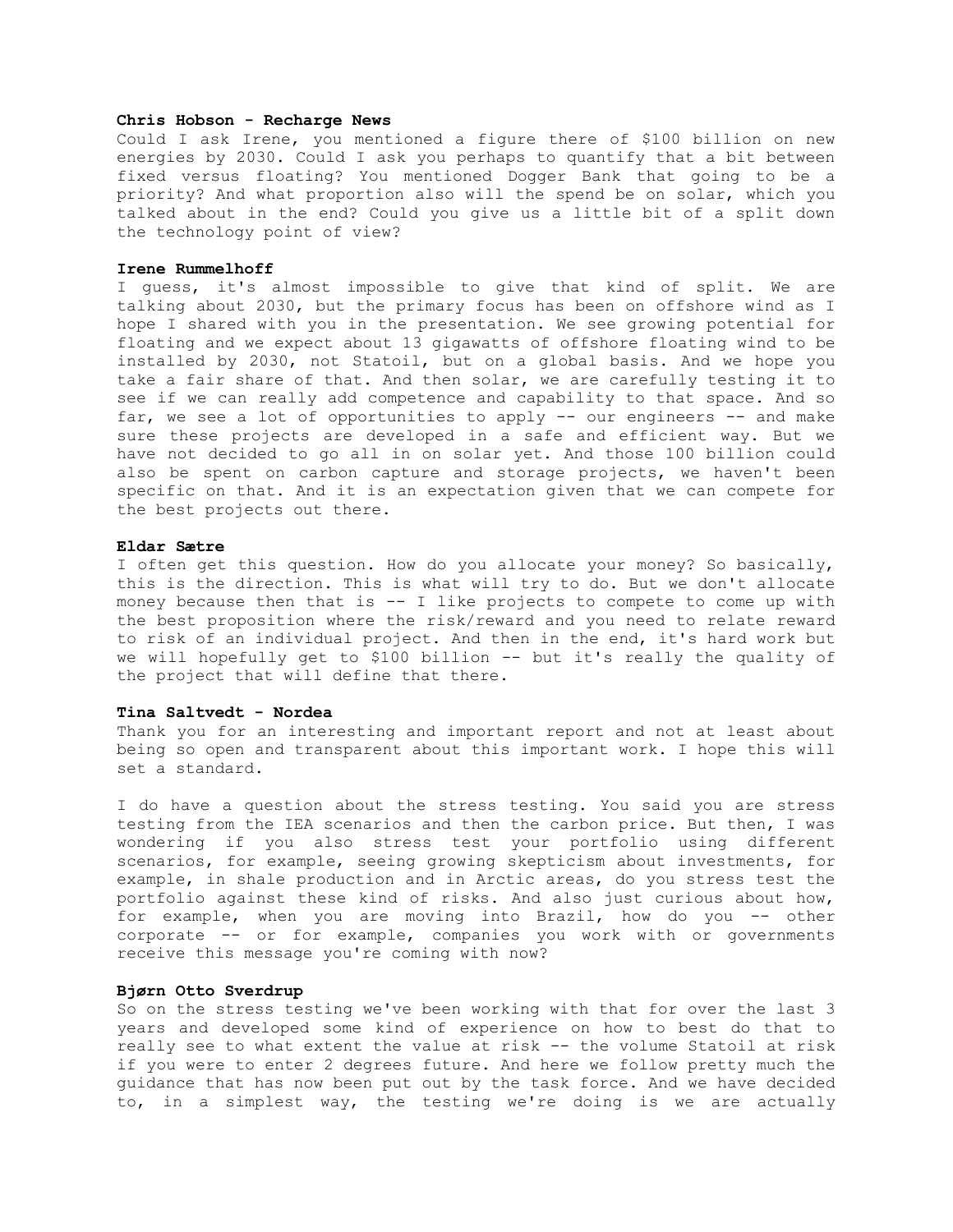replacing our own planning assumptions with that of the price expectations from the IEA the value scenarios for gas outlooks, oil outlooks, and also the expectations when it comes to CO2 price.

And what we have seen is that the resilience of Statoil is very good in all those scenarios. And actually you showed this year it goes down 30% in a very aggressive 2 degrees, but last year actually the value was 6% higher than when we used our own planning assumptions. So it's -- it varies over time. We don't -- we use that scenario testing also because our shareholders asked us to use a standardized format so the IEA. If over time there we should use other established scenarios, we'll be happy to do that. In general, to the second part of your question on collaboration and how are we standing out. I think, most energy companies are actually on the journey, we are not alone, maybe, but I think, it's fair to say that we get inspiration from others and maybe others get some inspiration from us. And it's quite a fast-moving field. So I think, that's very interesting time actually to see how quickly the companies are moving ahead, but not everybody is moving in as fast as everyone and also slightly taking different choices.

#### **Eldar Sætre**

Brazil if I may. So the last company to join the OGCI, that was actually Petrobras. So Brazil is also in the journey. Pemex is part of the same initiative now. So we see that in our dialogues with Petrobras in Brazil in the oil and gas industry that we is more receptive to these kind of measures, the importance of carbon efficiency. We work on that on the Peregrino field, which is a heavy oil field. How can we reduce the footprint, because the impact can be pretty significant and that's what you're looking for. In the Roncador field we feel bought into now, 35% operated by Petrobras. We are -- our intension is to have an impact on that 35%. In climate, energy efficiency is definitely one of the components where we will try to impact. So this is how we will also in the context like Brazil.

#### **Irene Rummelhoff**

I just wanted to add to that because we were recently in Argentina with the Norwegian Trade Delegation and had a lot of meetings with national oil and gas company in Argentina, YPF, and I shared some of our slides and climate roadmap, they show us theirs. And it was amazing how similar 2 companies on the opposite sides of the world are actually thinking about this agenda. And I think, it strengthens our case. We have been a role model for a lot of these NOCs through the oil and gas business. But I think, we are also becoming a role model more as broad company and we have a lot of incoming calls from India, from Argentina, from Malaysia and even Indonesia. These NOCs wanting to know more about offshore wind and so on. And so I think, it's good news.

## **Hans Jakob Hegge**

And then on the NCS we have very constructive climate in the licenses for decision-making that contributes to the lowering of the emissions. For instance, in the Åsgard license where we cut the CO2 emissions by 50% through applying new technology, very supportive partners. I think the most curiosity is when we introduce the concept of road maps and the long-term thinking of continuously improving the fields over their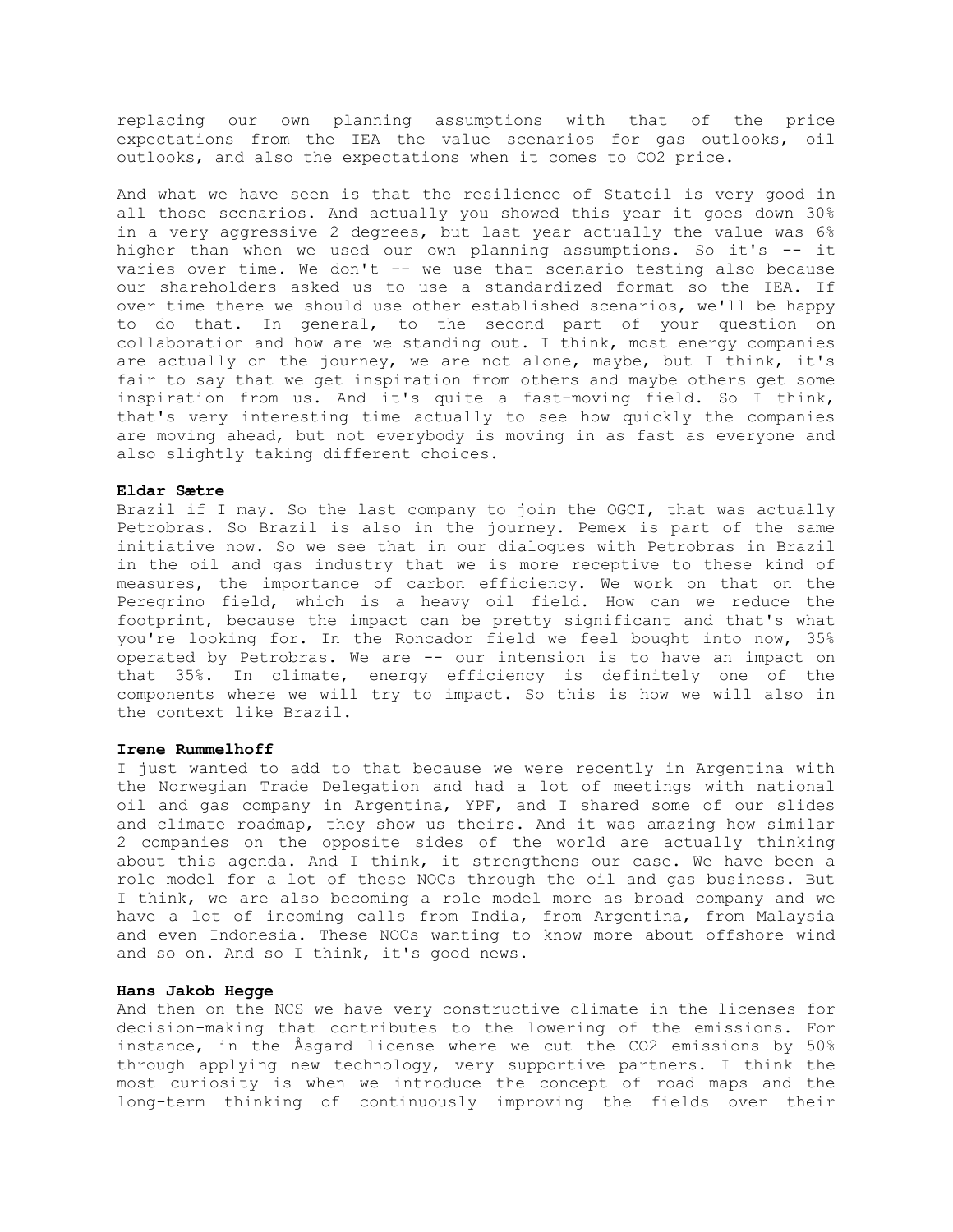lifetime because that's a long horizon. And in Brazil, with Petrobras, we are the 2 biggest subsea operators, the number subsea wells in the world. So we also share a long-term relationship on technology development and exchanging experiences.

## **Elyria Piani - UBS Asset Management**

I have 2 questions. 1 related to the scenario testing. As you have been testing your portfolio against the IEA scenario, can we assume that your targets are science-based? And the second question is more on the incentives plan that you've mentioned that is integrated and is considering climate change, and I was curious to understand if it's related to short-term or long-term incentives? And it's something that you also have across the workforce or if it's only for the Board members and Executive positions?

## **Bjørn Otto Sverdrup**

This goes slightly back to the Scope 3 life cycle perspective. So we have now shared with you today how we focus, address our own emission being a very responsible user and consumer of energy. And then also as I mentioned the overall life cycle. So we have been discussing very closely with the CDP and other business on the science-based targets. We are curious about that. But for now we have actually, been quite clear that the methodology doesn't fit with companies that help provide energy for others, because we're supposed to be held accountable for actually taking reductions of all the use of the energy that all of us are using, when you travel by car or by plane or what have you. So it's bit of a challenge with the emitter pay principal. So we would like to continue to have a dialogue with them. But as of for now, we don't see us, like any other companies, moving into -- energy, oil or energy companies -- moving into using science-based targets.

### **Eldar Sætre**

So I would guess, all KPIs have as a component both short-term and long term. So when it comes to my case, I have 6 in my contract that actually goes into the variable pay. Value creation returns as part of it, carbon intensity is one. So in this last year, we reduced that by 10%, from 10 or 9. And I think the way we think is kind of the roadmaps. So next target is 8 kilos per barrel. So basically, we look at longevity, but specifically what I'm measured against is the achievement, the current achievement, the data tied to a longer-term target, longer-term roadmap. Our safety, for instance, my KPI is related to the serious incident frequency and we also have long-term ambitions on those. But specifically, it's the short-term achievement that we can document that is what goes into the reward, but all these have long-term ambitions attached to them.

## **Rafal Gutaj - Bank of America Merrill Lynch**

Just coming back to your target on next generation portfolio being CO2 intensity of 3 kilograms per barrel. I was curious to hear how much of that is captured by Johan Sverdrup being powered offshore -- from shore given that, I think, the number on that is about half a kilogram per barrel. I wondered as we get past first oil on Johan Sverdrup in Q4 next year what might happen to that number ex Johan Sverdrup.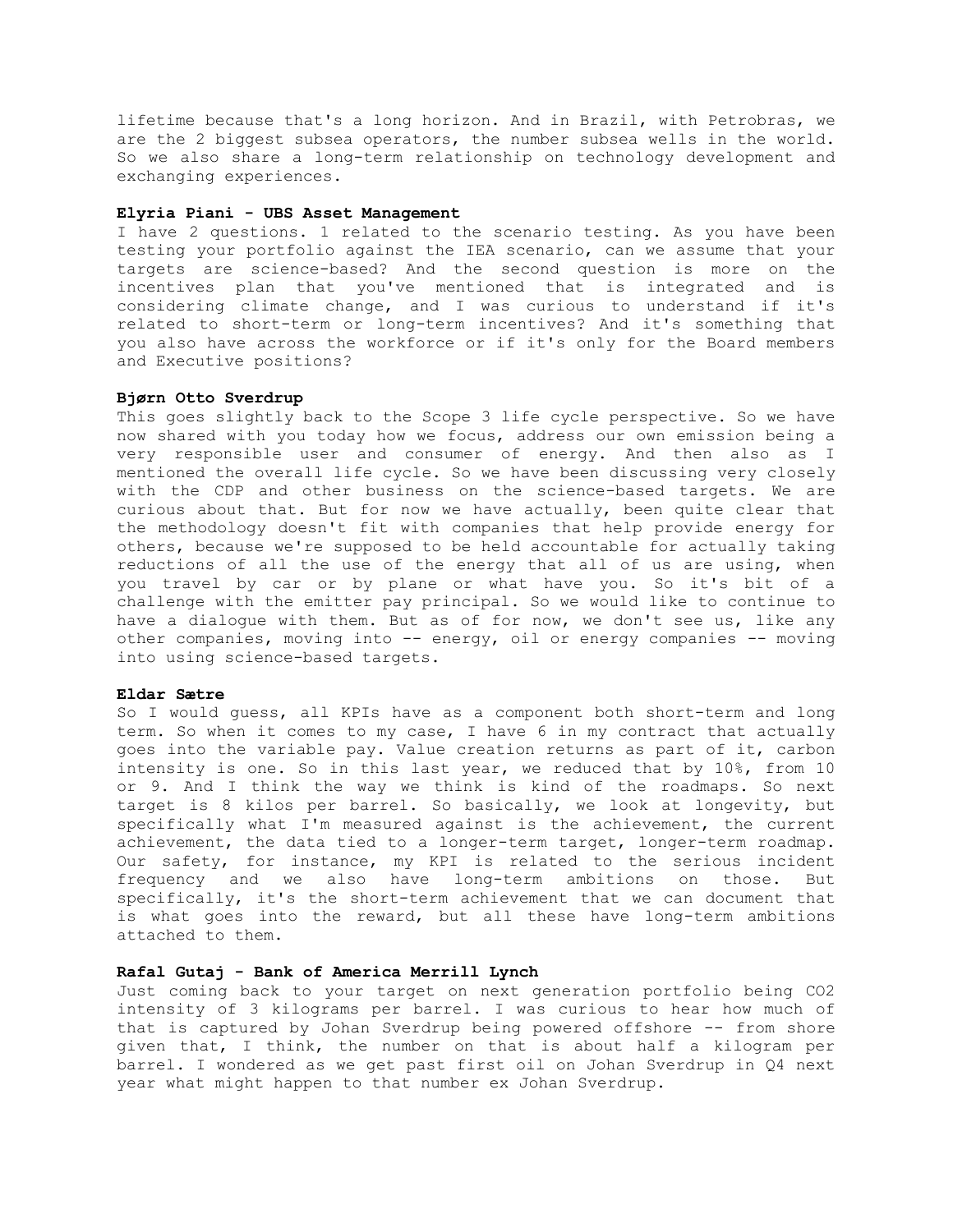## **Hans Jakob Hegge**

I think the short answer to that is that we haven't disclosed anything beyond saying that it's close to 0 on Johan Sverdrup, right. So overall on that portfolio, there are someone above and someone below, obviously the 3. And even the 8 target. But on a portfolio level that comes out very strongly with the 3 kilos. The important part is that we try to optimize the project on the decision point on the sanctioning of the projects, right? But we also include future activities to improve further. Technology, operational philosophy, based on the performance from the wells. We have a lifelong perspective on reducing these emissions and develop even better solutions. One practical example, 79% of all emissions on the NCS is related to turbines. So we have a huge incentive to drive technology development together with the suppliers to improve the CO2 footprint from the turbines. That's why, we have this huge saving on Melkøya and Hammerfest when we actually closed down one of the turbines, the so called 5th turbine, and saved 120,000 barrels. But going forward, we will work in collaboration even stronger with the suppliers to put on new measures that could improve this even further.

## **Kathryn de Coninck-Lopez - Invesco**

I had 2 questions, 1 on decommissioning, kind of in that long-term scenario planning, and so on, how have you, I guess, thought about the climate, but also wider environmental considerations for decommissioning? And then my second question was around technology, and I think, on your website, you talked about Roberta, Roberta and how -- that, that's a pretty powerful tool. I wonder whether -- to what extent your health and safety and CO2 emission reduction but also other efficiencies have come from that, and what we could expect in future?

### **Eldar Sætre**

So on decommissioning, that is one of the really high focused areas in our R&D portfolio. So this is really about simply new technologies that in a much easier way instead of removing everything, is there are other ways of actually not plugging the wells, for instance. That has much lower energy and carbon footprint, the whole new toolbox. So we some pretty amazing resource and also have even higher ambitions on how to do that before this will impact us at a larger scale. Then on this Roberta which I haven't heard about.

### **Hans Jakob Hegge**

It's one of my favorites. They're related, Rob and Roberta, but they're not officially in a relationship. On paper -- they do manual tasks, including reporting of statistics to Statistisk Sentranbyrå in Norway. They do a lot of manual tasks and they're speeding up the processes, they do less mistakes and it's part of the automation that goes on. We are also a digital front runner not only on lowering the carbon, but also increasing the efficiency. So how and where can we apply this to even have a lower carbon footprint. That is why we have disclosed this as a futuristic also part of the toolbox.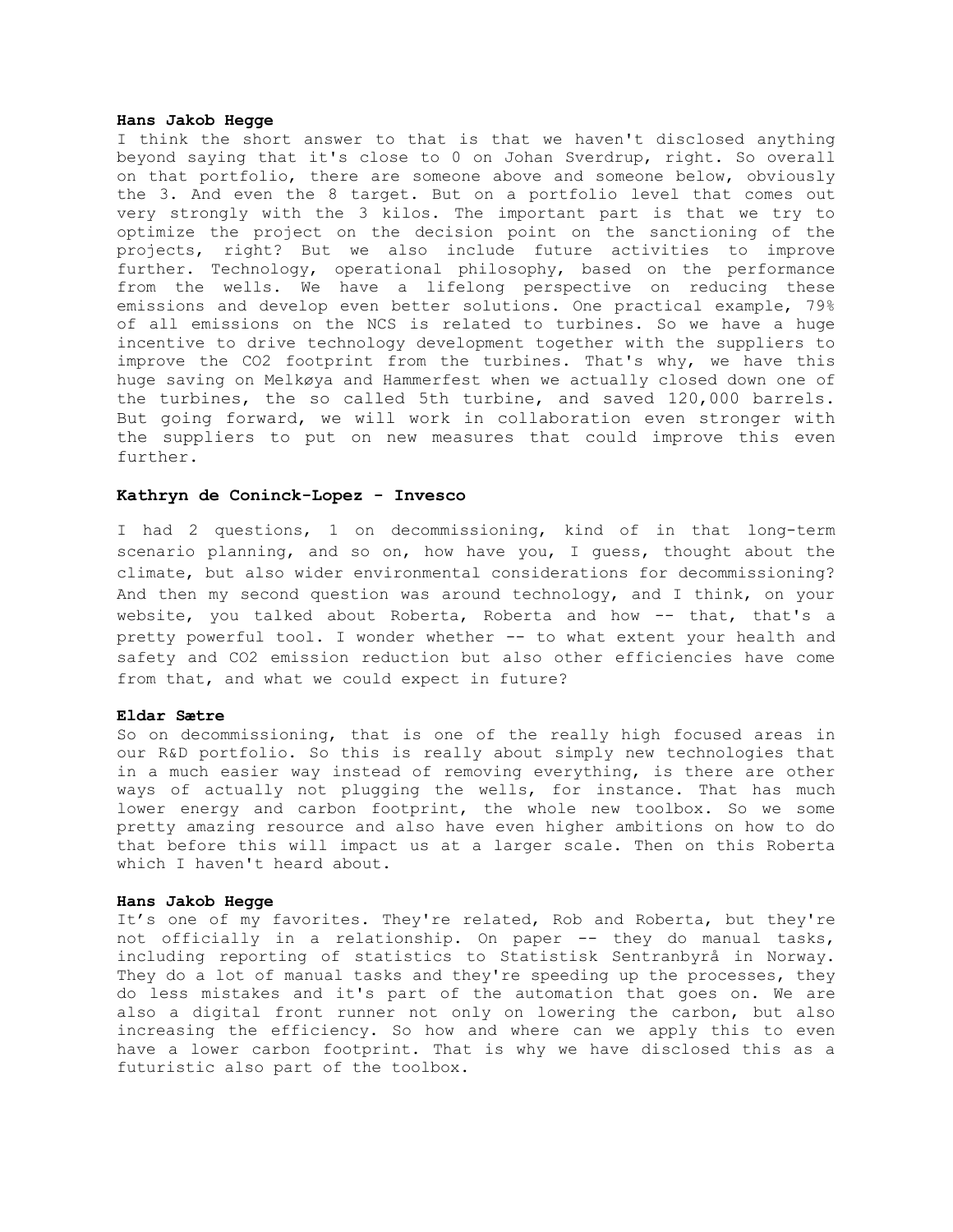## **Bjørn Otto Sverdrup**

I think your point is excellent, and it's an important question to raise, because probably digitization is going to radically change how all of us consume energy, including Statoil. It will allow us to put sensors around, and it will allow us to do kind of optimizing our operations in an unprecedented way. We're starting to see that in our saving patterns, with chips optimizing that, cutting emissions. And you're going to see -you mentioned The Sverderup field we'll put thousands of sensors into that, allowing us to optimize every part of that operation. So for sure digitalization is a very, very important part of decarbonization journey.

Could I just say on decommissioning, because fortunately we haven't been so experienced we've been able to extend the life times of our fields. But of course, the decommissioning will come with a lot of sustainability challenges. It will be run in close dialogue with the government authorities and done within strict regulations and procedures.

### **Irene Rummelhoff**

I just wanted to pick up on what I think your question was because there's a clear connection between safety and digitalization. And one example, from last year, we actually won the U.K. Renewable Award for it. We did drone inspections of our wind farms rather than having manual inspections. So normally you'd have people out there in climbing gear slowly and moving and making their way down the blades. This time we used drones and we did the same exercise in hours rather than days so it was much more efficient and definitely much safer. So I think, there is lots of untapped potential within digitalization and also to improve safety.

## **Hans Jakob Hegge**

So I have a growing interest for unconventionals. And in the U.S., we have applied a lot of sensors so we capture the data. We do less driving - that is more safe, but it's also reducing the emissions. And we will try to speed up this going forward.

## **Peter Hutton**

I think we've got covered everybody unless there is any that I missed. There is also an opportunity afterward to ask any questions one on one. With that, my side is done. I'd just ask Eldar to round off for the day.

## **Eldar Sætre**

Okay. So thank you very much for coming. I will not try to summarize all the things that we have talked about, but except for 1 or 2 things, actually. I think, the starting point for us is to be an integrated part to understand what is going on in society and bring that on board and engage. And not only look at sustainability from distance, but actually integrate it fully, totally, into the strategy, into our business decision making, into the government system, that is the only way we can embed it in our DNA and behave accordingly. Always safe, high value, low carbon. You think about that as 3 separate things. My mind doesn't work like that. To me, this is totally integrated. And I started in my introduction to explain how safety and value and cost is actually attached to each other. And I hope we have been able to show how low carbon and sustainability is also actually attached to high value, and value is not only about the short-term, it's really also about the long